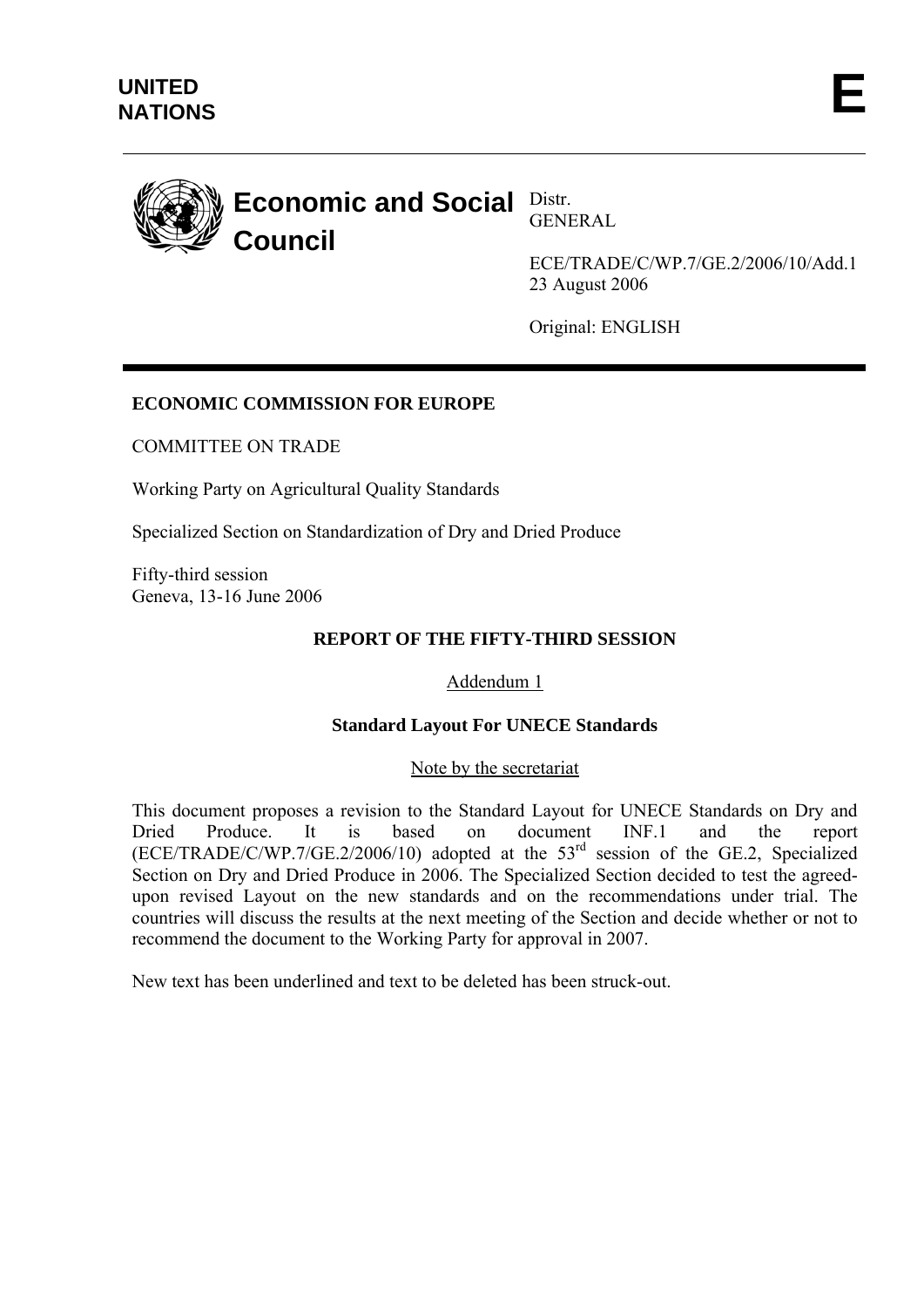#### **STANDARD LAYOUT FOR UNECE STANDARDS**

concerning the marketing and commercial quality control of

### **DRY AND DRIED PRODUCE**

| Note by the secretariat: | In the text, the following conventions are used:                                                      |
|--------------------------|-------------------------------------------------------------------------------------------------------|
|                          | For the name of the produce                                                                           |
| $\{ text\}$              | For text which explains the use of the standard layout. This text does not<br>appear in the Standard. |
| $<$ text $>$             | For optional texts or text for which several alternatives exist, depending<br>on the product.         |

#### **UNECE STANDARD DDP**-…

concerning the marketing and commercial quality control of …

**I. DEFINITION OF PRODUCE** 

This Standard applies to .................... of varieties (cultivars) grown from ....................{Latin botanical reference, followed where necessary by the author's name}, intended for direct consumption or for food when they are intended to be mixed with other products for direct consumption without further processing. This Standard does not apply to …….. which are processed by salting, sugaring, flavoring, or roasting or for industrial processing.

## **II. PROVISIONS CONCERNING QUALITY**

The purpose of the Standard is to define the quality requirements of .................... at the export control stage, after preparation and packaging.

### **A. Minimum requirements** [1](#page-1-0)

In all classes subject to the special provisions for each class and the tolerances allowed, the .................... must display the following characteristics:

{The appropriate section should be included in the standard.}

(a) {Characteristics of inshell … }

<span id="page-1-0"></span> $\frac{1}{1}$  Definitions of terms and defects are listed in annex III of the Standard Layout – Recommended terms and definition of defects for standards of dry (Inshell Nuts and Nut Kernels) and dried produce <www.unece.org/trade/agr/info/layout/layout.htm>.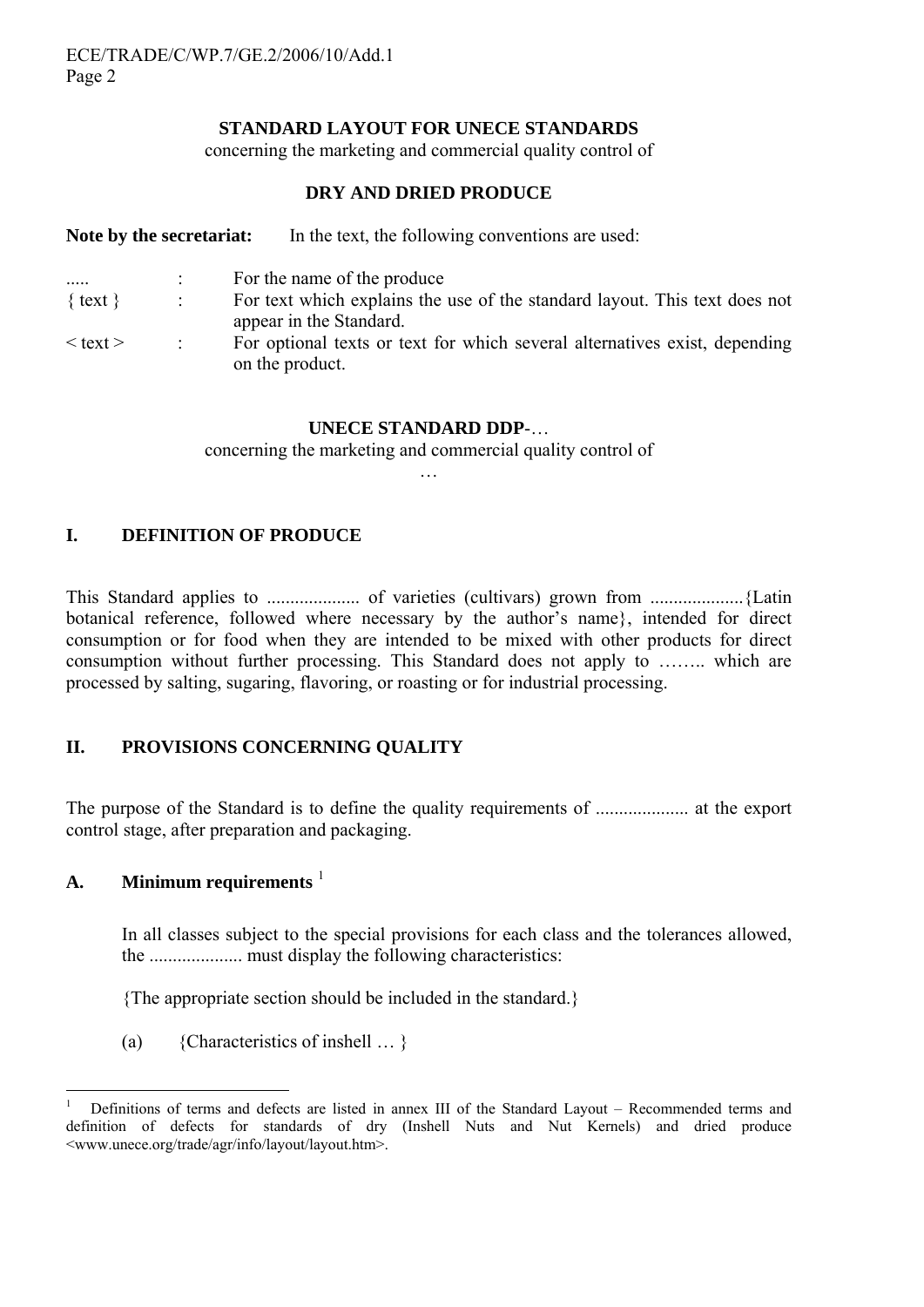The shell must be:

- Intact; however, slight superficial damage is not considered as a defect provided the kernel is physically protected;
- Clean; practically free of any visible foreign matter including residues of adhering hull affecting in aggregate more than … per cent of the total shell surface;
- Free of abnormal external moisture;
- Free from blemishes, areas of discolouration or spread stains in pronounced contrast with the rest of the shell affecting in aggregate more than … per cent of the surface of the shell;
- Well-formed; not noticeably misshapen.

The kernel must be:

- Free from rancidity;
- Sufficiently developed; shrunken or shrivelled kernels which are extremely flat and wrinkled, or with desiccated, dried out or tough portions affecting more than … per cent of the kernel and empty shells, are to be excluded;
- Free from blemishes, areas of discoloration or spread stains in pronounced contrast with the rest of the kernel affecting in aggregate more than … per cent of the surface of the kernel;
- Well-formed;  $\le$ twin or double kernels, i. e. kernels of characteristic shape with one side flat or concave, as a consequence of the development of two kernels in the same shell, are not considered as a defect>.

The whole produce (shell and kernel) must be:

- Dried in accordance with section "B. Moisture content":
- Sound; produce affected by rotting or deterioration such as to make it unfit for consumption is excluded;
- Free from mould filaments visible to the naked eye;
- Free from live insects or mites whatever their stage of development;
- Free from damage caused by pests, including the presence of dead insects and mites, their debris or excreta;
- Free of abnormal external moisture;
- Free of foreign smell and/or taste.

{additional provisions may be added depending on the nature of the produce}

(b) {Characteristics of the …kernel}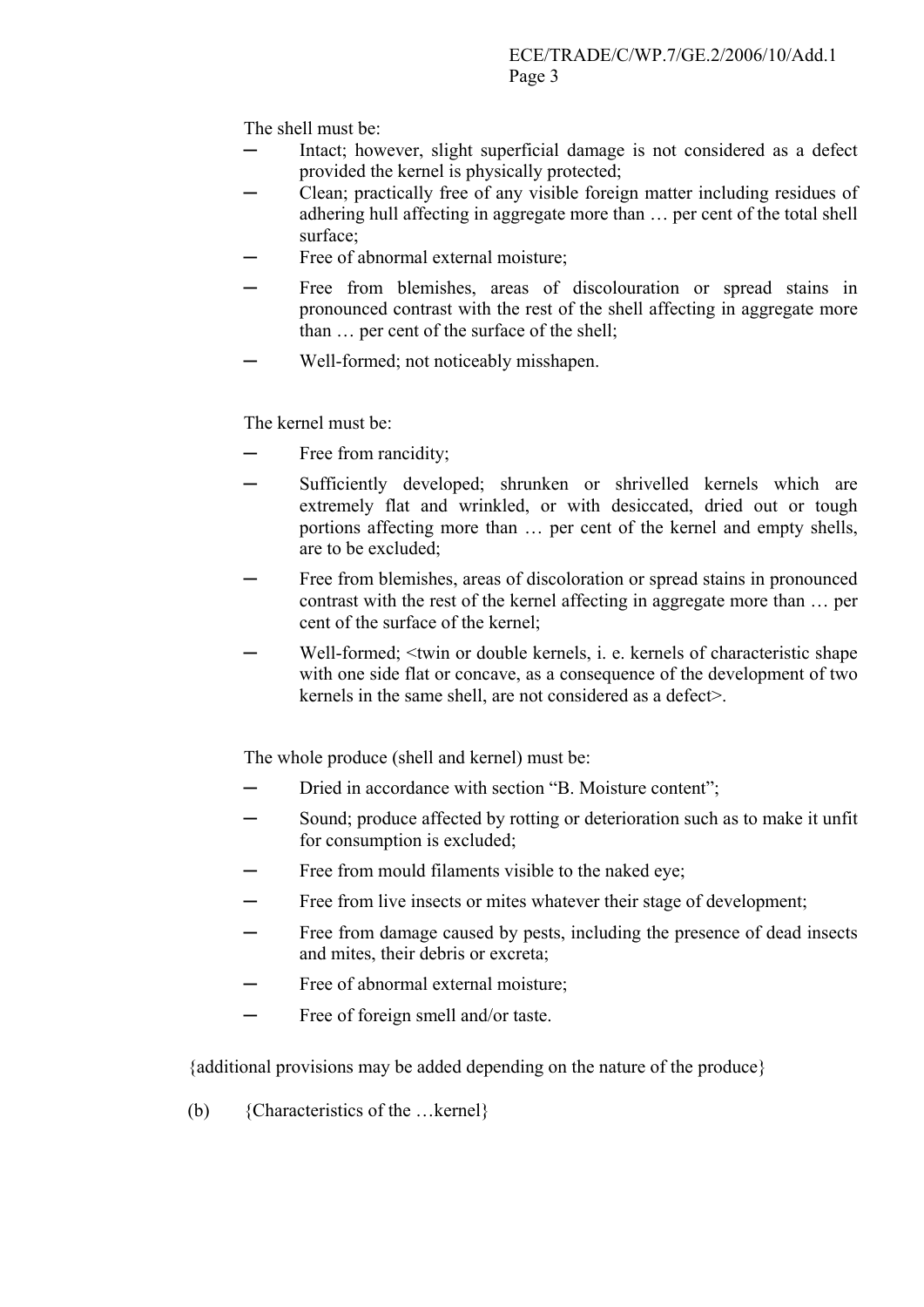The kernel must be:

- Dried in accordance with section "B. Moisture content";
- ─ Intact; however, slight superficial damage is not considered as a defect {Individual standards may provide that the produce need not be intact, depending on the nature of the produce and its intended presentation.};
- Sound; produce affected by rotting or deterioration such as to make it unfit for consumption is excluded;
- Clean; practically free of any visible foreign matter{provisions may be made for the use of flour, sugar, salt or other permitted substances according to the nature of the product};
- Sufficiently developed; no shrunken or shrivelled kernels which are extremely flat and wrinkled, or with desiccated, dried out or tough portions affecting more than … per cent of the kernel;
- ─ Free from blemishes, areas of discolouration or spread stains in pronounced contrast with the rest of the kernel affecting in aggregate more than … per cent of the surface of the kernel;
- Well-formed:
- Free from live insects or mites whatever their stage of development;
- Free from damage caused by pests, including the presence of dead insects and mites, their debris or excreta;
- Free from mould filaments visible to the naked eve:
- Free from rancidity;
- $-$  Free of abnormal external moisture:
- $-$  Free of foreign smell and/or taste.

{additional provisions may be added depending on the nature of the produce}

(c) {Characteristics of the dried produce}

… must be:

- Dried in accordance with section "B. Moisture content";
- Intact; however, slight superficial damage is not considered as a defect {Individual standards may provide that the produce need not be intact, depending on the nature of the produce and its intended presentation.}:
- Sound; produce affected by rotting or deterioration such as to make it unfit for consumption is excluded;
- Clean, practically free of any visible foreign matter; {provisions may be made for the use of permitted coating substances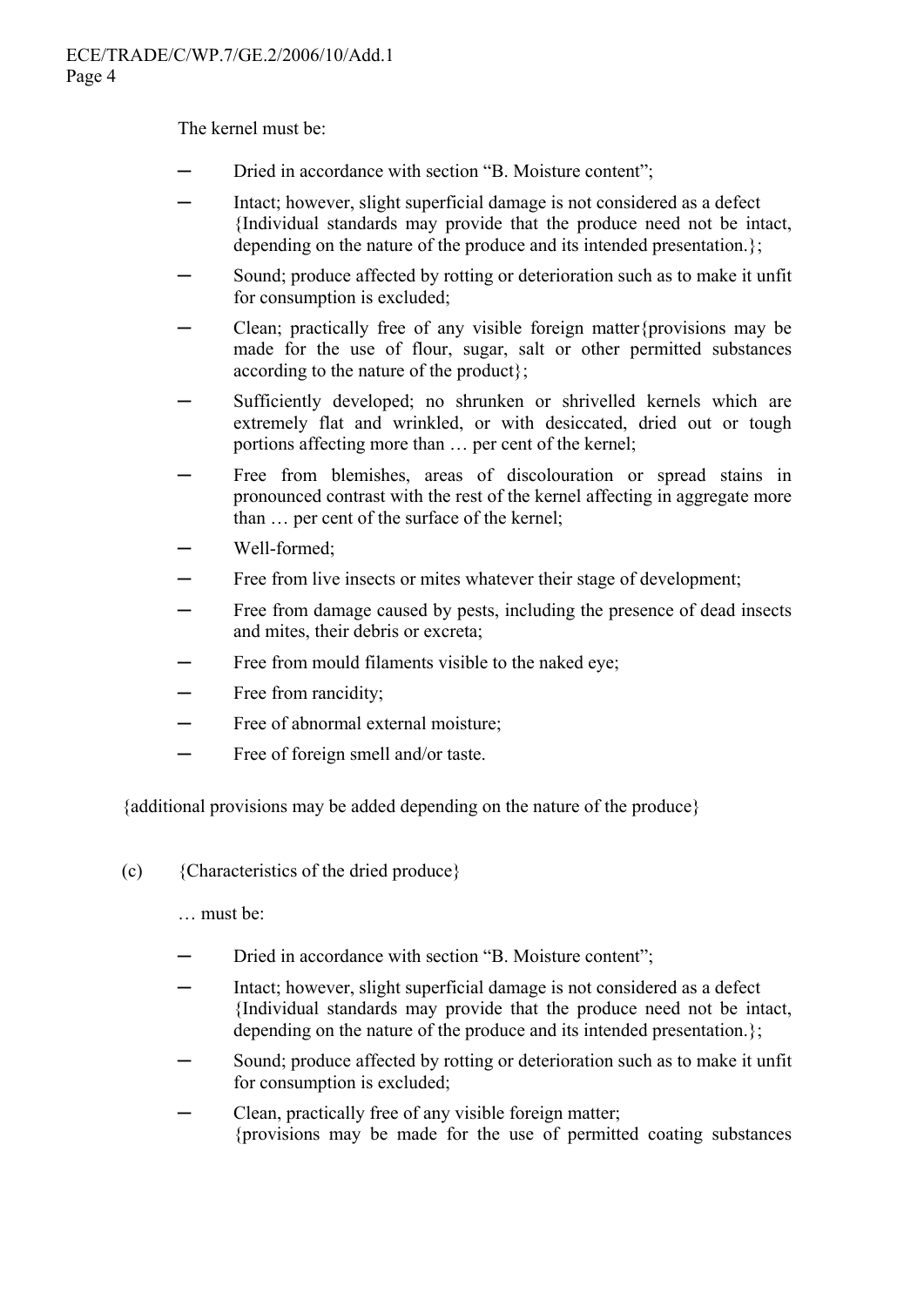according to the nature of the product};

- Sufficiently developed;
- Sufficiently ripe;
- Free from live insects or mites whatever their stage of development;
- Free from damage caused by pests, including the presence of dead insects and mites, their debris or excreta;
- Free from blemishes, areas of discolouration or spread stains in pronounced contrast with the rest of the produce affecting in aggregate more than … per cent of the surface of the produce;
- Free from mould filaments visible to the naked eye;
- Free of fermentation;
- [Free of abnormal external moisture];
- Free of foreign smell and/or taste, except for a taste of sodium chloride [and a slight smell of preservatives/additives];
- ─ {Provisions for inshell produce, kernels and dried produce}.

The condition of the .................... must be such as to enable them:

- To withstand transport and handling
- To arrive in satisfactory condition at the place of destination.

### **B. Moisture content** [2](#page-4-0)

The .................... shall have a moisture content not exceeding ..... per cent.

{The percentage should always be given with one decimal place, e. g. 10.0 per cent. For inshell dry fruit the moisture content has to be fixed for the whole fruit.}

### **C. Classification**

1

In acordance with the defects allowed in section "IV. Provisions concerning tolerances", ….................... are classified into the following classes:

<Extra Class>, Class I and Class II.

The defects allowed must not affect the general appearance of the produce as regards quality, keeping quality and presentation in the package.

<span id="page-4-0"></span><sup>2</sup> The moisture content is determined by one of the methods given in  $\leq$  annex I of the Standard Layout – Determination of the moisture content for dried produce> or <annex II of the Standard Layout – Determination of the moisture content for dry produce> <[www.unece.org/trade/agr/info/layout/layout.htm>](http://www.unece.org/trade/agr/info/layout/layout.htm)). The laboratory reference method shall be used in cases of dispute. {only the appropriate annex should be mentioned}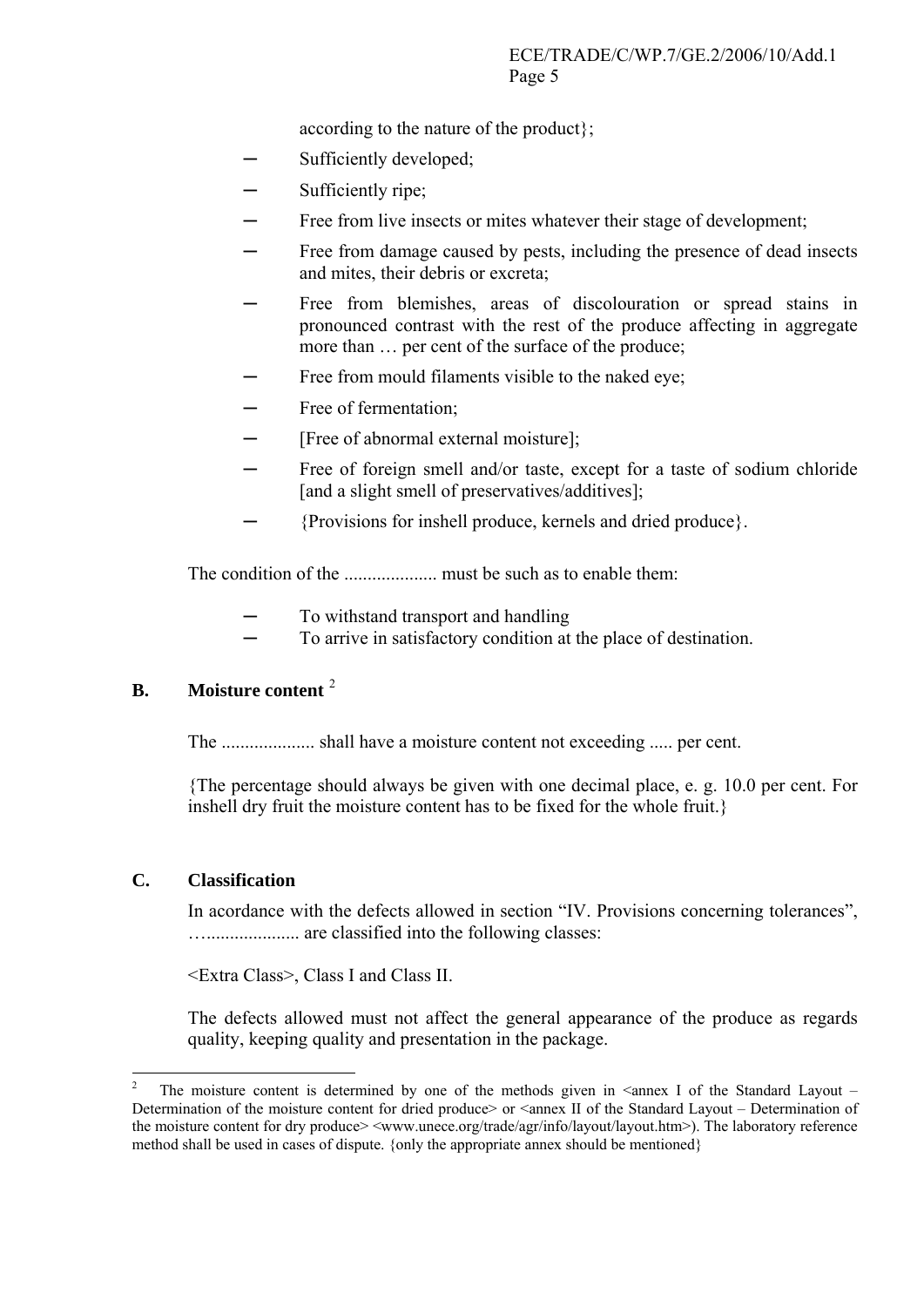### **III. PROVISIONS CONCERNING SIZING**

Sizing of … is optional. When sized, size is determined by one of the following:

- screening, i.e. minimum diameter (mm, inch)
- $-$  count, i.e. the number units/pieces per unit of weight  $\leq$  and larger/smaller, if specified>
- size range, i.e. minimum and maximum diameter (mm, inch); the size is determined by the maximum diameter of the equatorial section

{Any definition using fixed size scales or size codes should be avoided to make the standard work in different countries with different trade and sizing habits.}

### **IV. PROVISIONS CONCERNING TOLERANCES**

Tolerances in respect of quality and size shall be allowed in each package for produce not satisfying the requirements of the class indicated.

### **A. Quality tolerances**

| <b>Defects allowed</b>                                                | <b>Tolerances allowed</b><br>per cent of defective produce by<br>number or weight (with regard to the<br>total inshell weight basis) |                |                 |
|-----------------------------------------------------------------------|--------------------------------------------------------------------------------------------------------------------------------------|----------------|-----------------|
|                                                                       | Extra                                                                                                                                | <b>Class I</b> | <b>Class II</b> |
| (a) Tolerances for produce not satisfying the<br>minimum requirements |                                                                                                                                      |                |                 |
| of which no more than                                                 |                                                                                                                                      |                |                 |
| Not sufficiently developed or empty nuts<br>$\overline{\phantom{a}}$  |                                                                                                                                      |                |                 |
| Mouldy<br>$\blacksquare$                                              |                                                                                                                                      |                |                 |
| Rancid or damaged by pests, rotting or<br>deterioration               |                                                                                                                                      |                |                 |
| Live insects and mites (by number)                                    | $\theta$                                                                                                                             | 0              | $\theta$        |
| {specify special tolerances where necessary}                          |                                                                                                                                      |                |                 |
| (b) Tolerances for other defects                                      |                                                                                                                                      |                |                 |
| Foreign matter, including loose shells, shell                         |                                                                                                                                      |                |                 |

#### *(a) Table for inshell produce*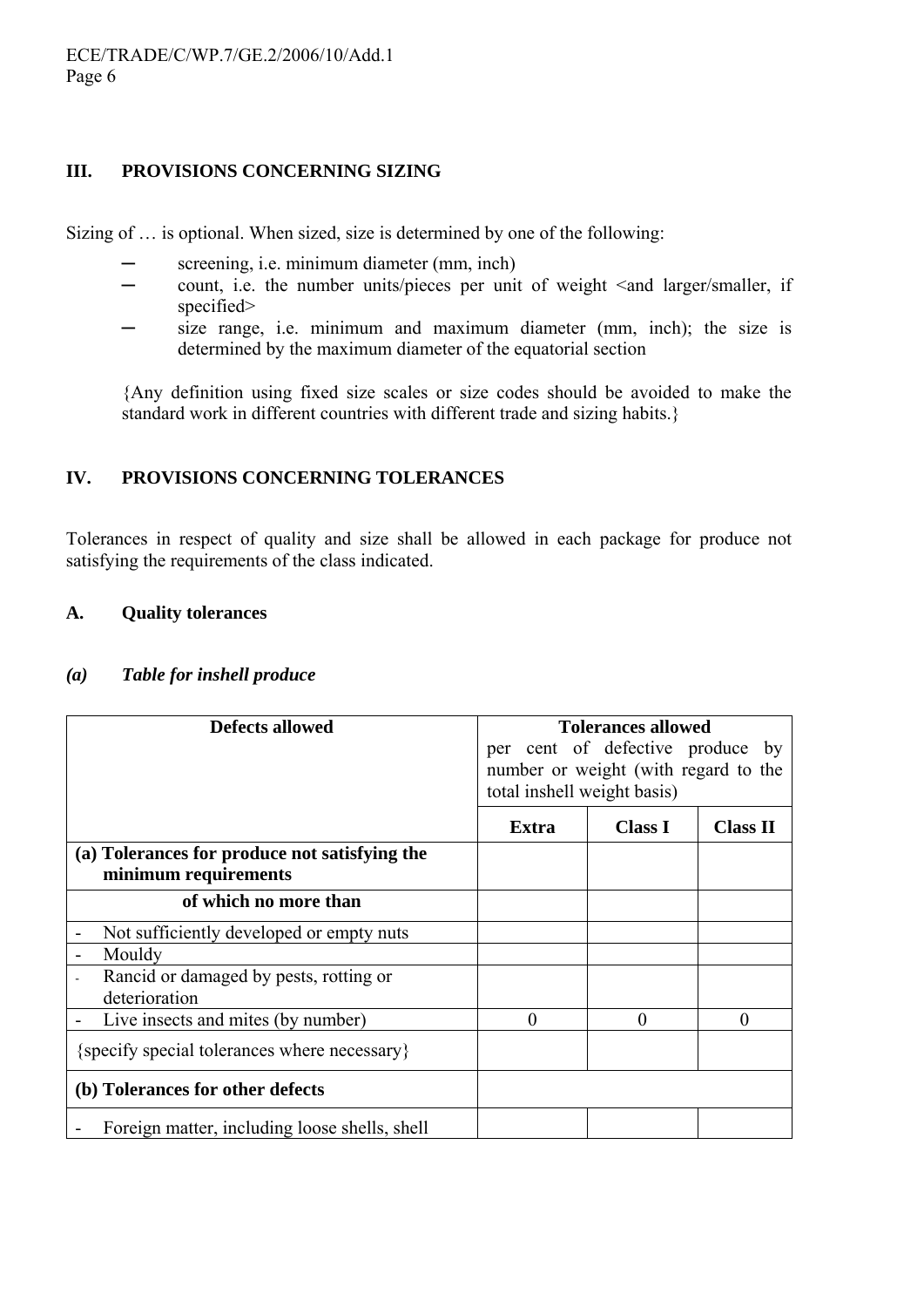| fragments, fragments of hull, dust (by weight)      |  |  |
|-----------------------------------------------------|--|--|
| belonging to other varieties {or types} than that   |  |  |
| indicated on the package                            |  |  |
| (c) Size tolerances                                 |  |  |
|                                                     |  |  |
| - For produce not conforming to the size indicated, |  |  |

{Note: The defects and the tolerances can be combined or separated based on the attributes of the product and trade practices.}

## *(b) Table for kernels {dry produce presented without the shell}*

| <b>Defects allowed</b>                                                                          |          | <b>Tolerances allowed</b><br>per cent of defective produce by<br>number or weight |                 |
|-------------------------------------------------------------------------------------------------|----------|-----------------------------------------------------------------------------------|-----------------|
|                                                                                                 | Extra    | <b>Class I</b>                                                                    | <b>Class II</b> |
| (a) Tolerances for produce not satisfying the                                                   |          |                                                                                   |                 |
| minimum requirements                                                                            |          |                                                                                   |                 |
| of which no more than                                                                           |          |                                                                                   |                 |
| Not sufficiently developed, shrunken and<br>shrivelled                                          |          |                                                                                   |                 |
| Mouldy                                                                                          |          |                                                                                   |                 |
| Rancid or damaged by pests, rotting or<br>deterioration                                         |          |                                                                                   |                 |
| Live insects (by number)                                                                        | $\theta$ | $\theta$                                                                          | $\theta$        |
| {specify special tolerances where necessary}                                                    |          |                                                                                   |                 |
| (b) Tolerances for other defects                                                                |          |                                                                                   |                 |
| Foreign matter, including loose shells, shell<br>fragments, fragments of hull, dust (by weight) |          |                                                                                   |                 |
| belonging to other varieties {or types} than that<br>indicated on the package                   |          |                                                                                   |                 |
| (c) Size tolerances                                                                             |          |                                                                                   |                 |
| For produce not conforming to<br>the<br>size<br>indicated, if sized                             |          |                                                                                   |                 |

{Note: The defects and the tolerances can be combined or separated based on the attributes of the product and trade practices.}

## *(c) Table for dried produce*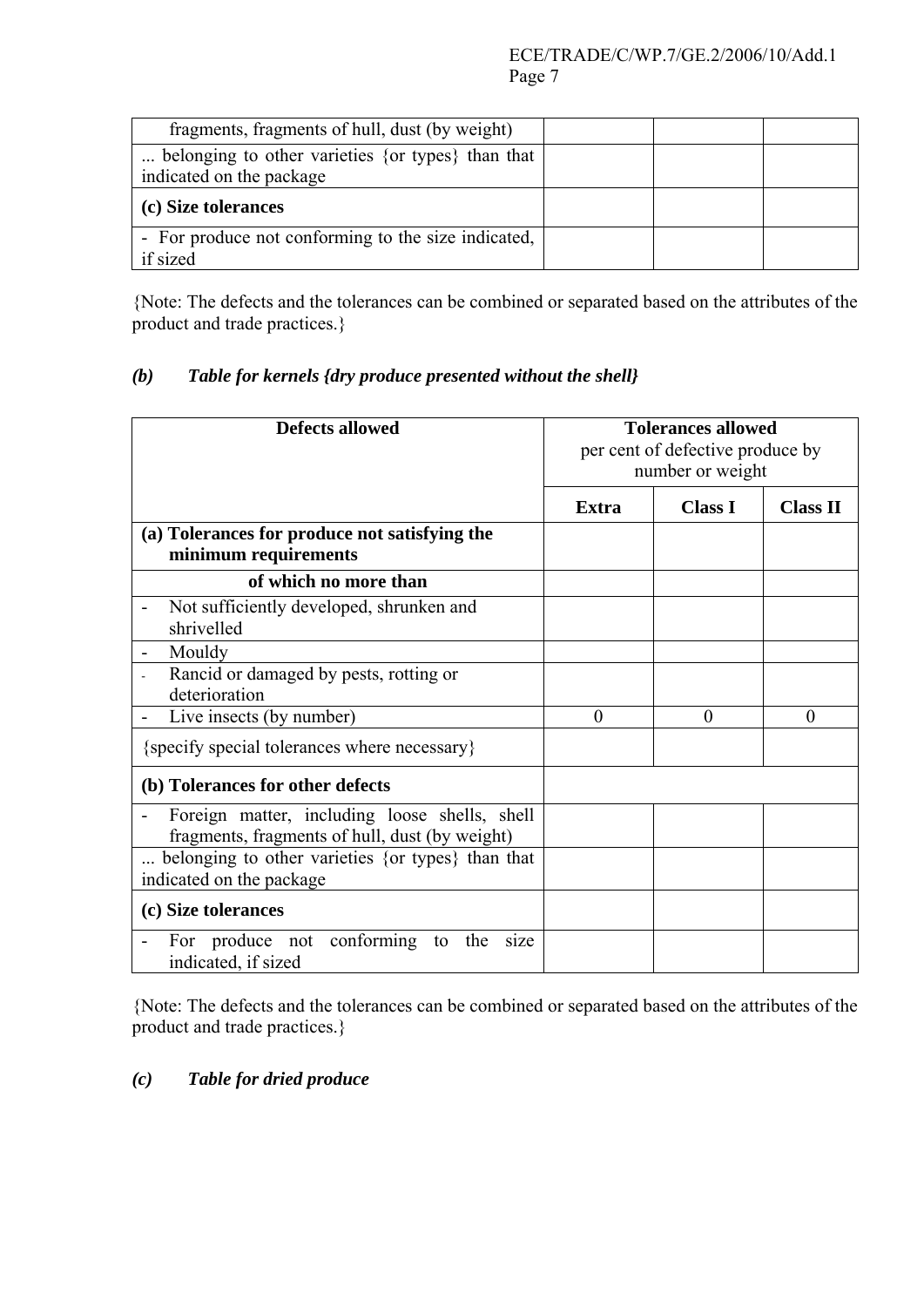| <b>Defects allowed</b>                                                                            | <b>Tolerances allowed</b><br>per cent of defective produce by<br>number or weight |                |                 |
|---------------------------------------------------------------------------------------------------|-----------------------------------------------------------------------------------|----------------|-----------------|
|                                                                                                   | <b>Extra</b>                                                                      | <b>Class I</b> | <b>Class II</b> |
| (a) Tolerances for produce not satisfying the<br>minimum requirements                             |                                                                                   |                |                 |
| of which no more than                                                                             |                                                                                   |                |                 |
| Not sufficiently developed (optional)                                                             |                                                                                   |                |                 |
| Mouldy<br>Fermented or damaged by pests, rotting or<br>deterioration                              |                                                                                   |                |                 |
| Live insects (by number)                                                                          | $\theta$                                                                          | $\theta$       | $\theta$        |
| {specify special tolerances where necessary}                                                      |                                                                                   |                |                 |
| (b) Tolerances for other defects                                                                  |                                                                                   |                |                 |
| Foreign matter, including loose capstems, rachis,<br>pits, fragments of pits and dust (by weight) |                                                                                   |                |                 |
| belonging to other varieties {or types} than<br>that indicated on the package                     |                                                                                   |                |                 |
| (c) Size tolerances                                                                               |                                                                                   |                |                 |
| For produce not conforming<br>the<br>to<br>s <sub>1</sub> ze<br>indicated, if sized               |                                                                                   |                |                 |

{Note: The defects and the tolerances can be combined or separated based on the attributes of the product and trade practices.}

{When the size is given in terms of a range of numbers of fruit per unit weight, special provision can be made in the specific Standard if necessary. The Standard may also prescribe a tolerance in relation to the minimum size.}

## **V. PROVISIONS CONCERNING PRESENTATION**

## **A. Uniformity**

The contents of each package must be uniform and contain only .................... of the same origin, quality, size (if sized) and variety or commercial type (if indicated). {In addition, for individual standards, uniformity concerning variety and/or commercial type may be laid down depending on the nature of produce.}

{Other possible provisions depending on the nature of produce}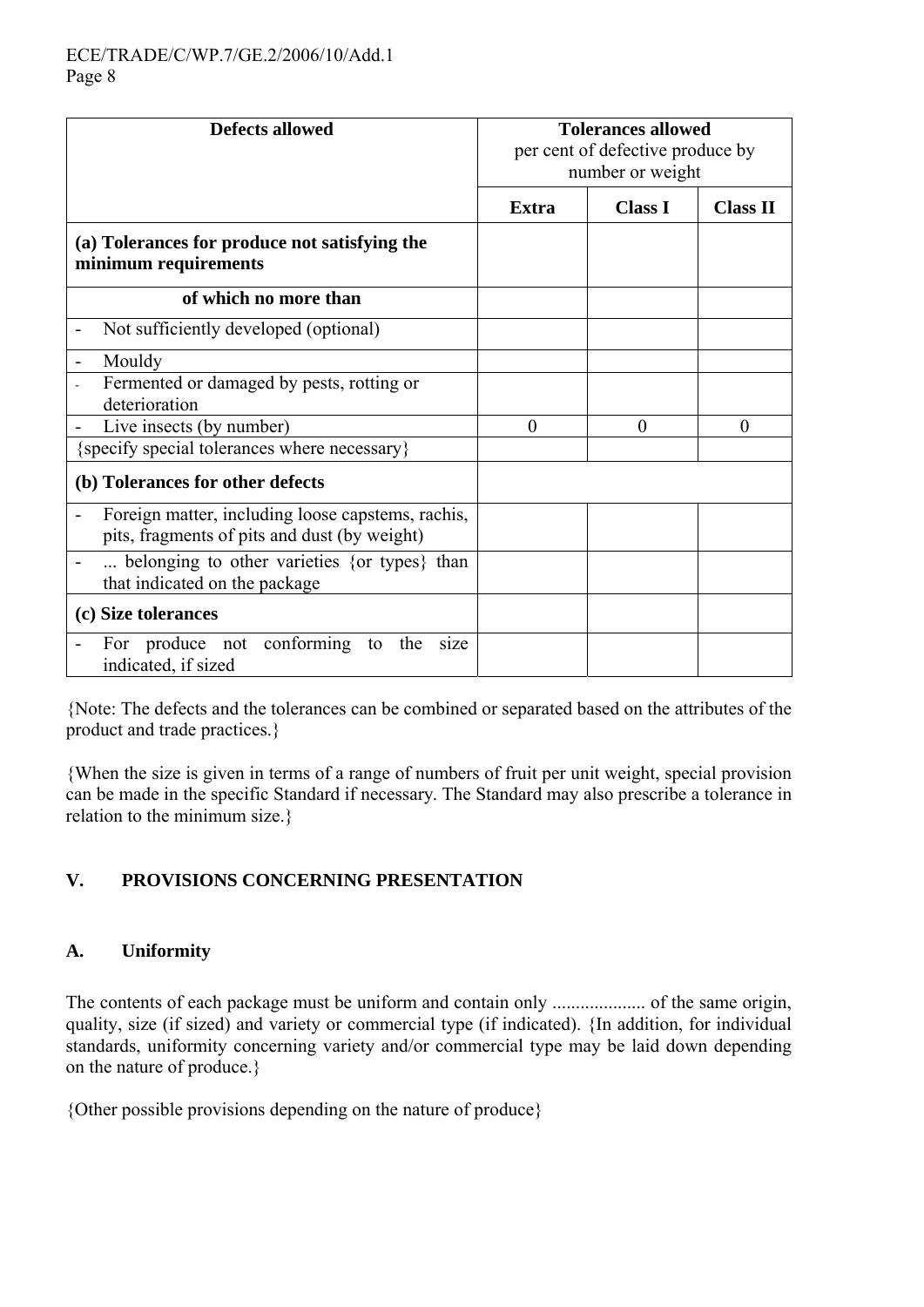<For "Extra" Class and Class I the produce must be of the same variety and/or commercial type.> {In addition, depending on the nature of the produce, the Standard may require that the produce shall be of the same crop year, shape and/or colour.}

The visible part of the contents of the package must be representative of its entire contents.

## **B. Packaging**

.................... must be packed in such a way as to protect the produce properly.

The materials used inside the package must be new, clean and of a quality so as to avoid causing any external or internal damage to the produce. The use of materials, particularly of paper or stamps bearing trade specifications, is allowed, provided the printing or labelling has been done with non-toxic ink or glue.

Packages must be free of all foreign matter in accordance with the table of tolerances in section "IV. Provisions concerning tolerances".

### **C. Presentation**

.... must be presented in bags or solid containers. All sales packages within each package must be of the same weight.

{Specific provisions relating to the presentation of the produce may be included at this point.}

<The shell may be washed and/or bleached, provided the treatment applied does not affect the quality of the kernel. >

### **VI. PROVISIONS CONCERNING MARKING**

Each package  $3$  must bear the following particulars in letters grouped on the same side, legibly and indelibly marked and visible from the outside:

### **A. Identification**

| Packer     | Name and address or             |
|------------|---------------------------------|
| and/or     | officially issued or            |
| Dispatcher | accepted code mark <sup>4</sup> |

<span id="page-8-0"></span><sup>1</sup> 3 Package units of produce prepacked for direct sale to the consumer shall not be subject to these marking provisions, but shall conform to national requirements. However, the markings referred to shall in any event be shown on the transport packaging containing such package units.

<span id="page-8-1"></span><sup>4</sup> The national legislation of a number of countries requires the explicit declaration of the name and address. In cases where a code mark is used, the reference "packer and/or dispatcher" (or equivalent abbreviations) must be indicated in close connection with the code mark.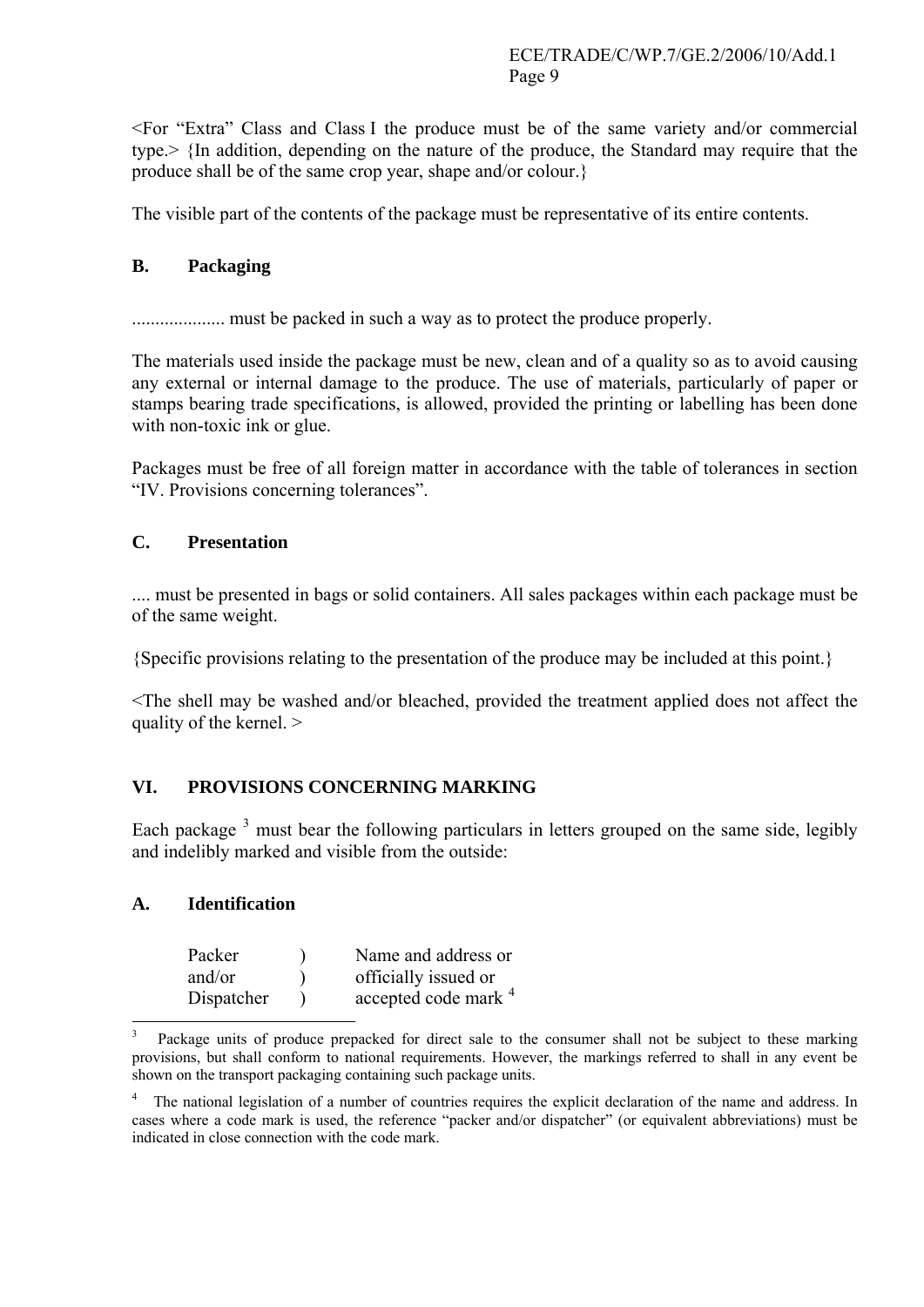#### **B. Nature of produce**

- Name of the produce
- ─ Name of the variety and/or commercial type (optional){according to the nature of the produce}
- ─ Type or style {according to the definitions of the standard}.

#### **C. Origin of produce**

─ Country of origin and, optionally, district where grown or national, regional or local place name

### **D. Commercial specifications**

- Class;
- $-$  Size (if sized; expressed in accordance with section III);
- ─ Crop year {according to the nature of the produce};
- ─ "Best before" followed by the date (optional).

### **E. Official control mark (optional)**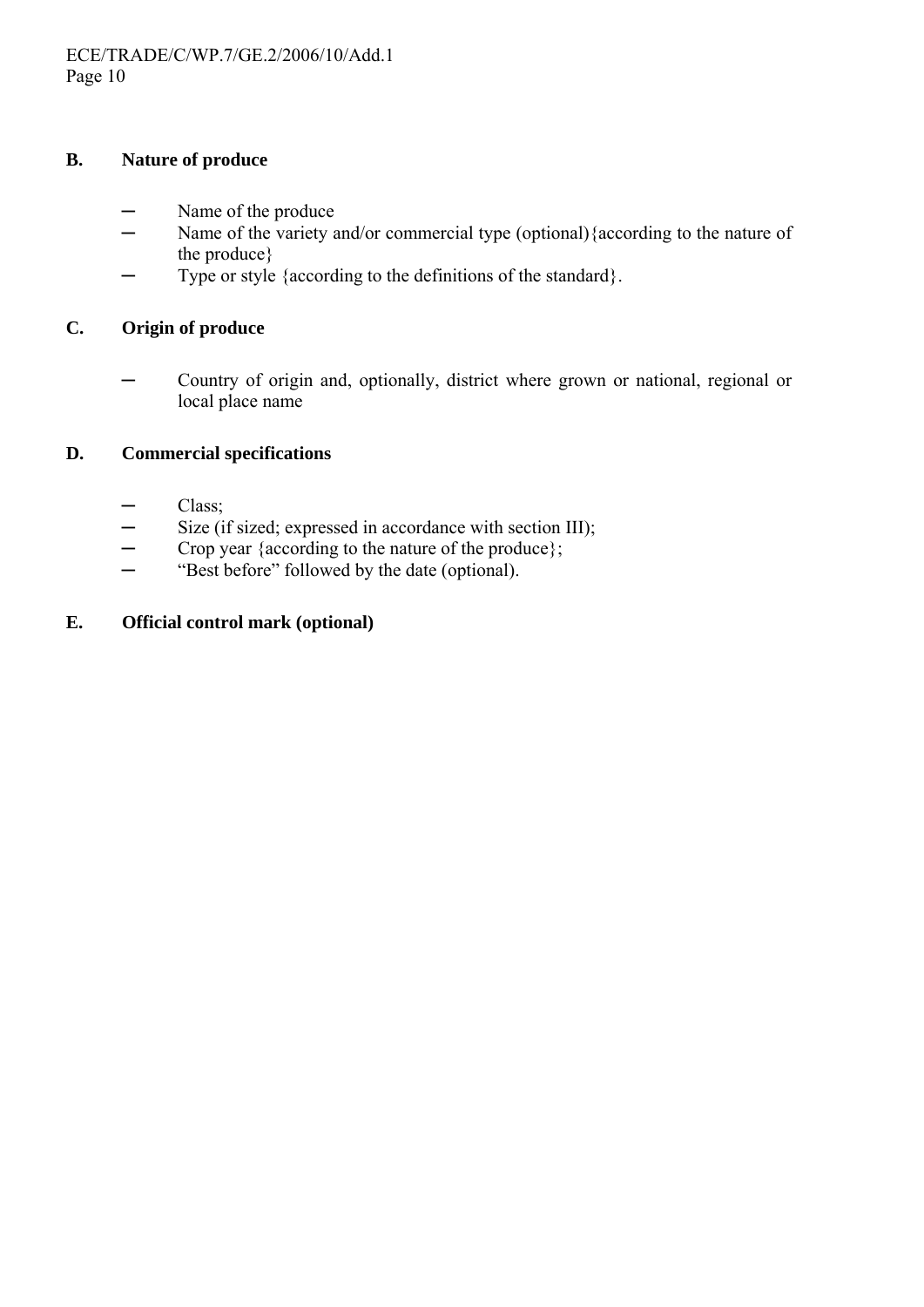## **ANNEX I**

## **DETERMINATION OF THE MOISTURE CONTENT FOR DRIED PRODUCE**

### **METHOD 1 - LABORATORY REFERENCE METHOD**

#### **1. Scope and application**

This reference method serves to determine the moisture for dried fruits, as dried or desiccated apricots, figs, prunes, dates, grapes, apples, pears, etc.

#### **2. Reference**

This method is based on the method prescribed by AOAC: AOAC Official Method 934.06 - Moisture in Dried Fruits.

#### **3. Definition**

Moisture content for dried fruits: conventionally, loss in mass measured under the operating conditions specified in AOAC Official Method 934.06. The moisture content is expressed as percentage by mass (grams per 100 grams).

#### **4. Principle**

Determination of the moisture content of a test portion by drying in an oven 6 h at  $70 \pm 1$ °C under pressure  $< 100$  mm Hg (13.3 kPa).

### **5. Apparatus (see AOAC Official Method 934.06)**

- 5.1 Analytical balance sensitive to 1 mg or better.
- 5.2 Mechanical mill or food chopper.
- 5.3 Non-corrosive metal dish, provided with well-fitting lid, about 8.5 cm of diameter, allowing the test portion to be spread to about 0.2  $g/cm^2$  or less.
- 5.4 Electric vacuum oven with thermostatic control capable of being regulated in normal operation at  $70 \pm 1$ °C under pressure < 100 mm Hg (13.3 kPa.).
- 5.6 Desiccator containing an effective desiccant.
- 5.7 Steam-bath.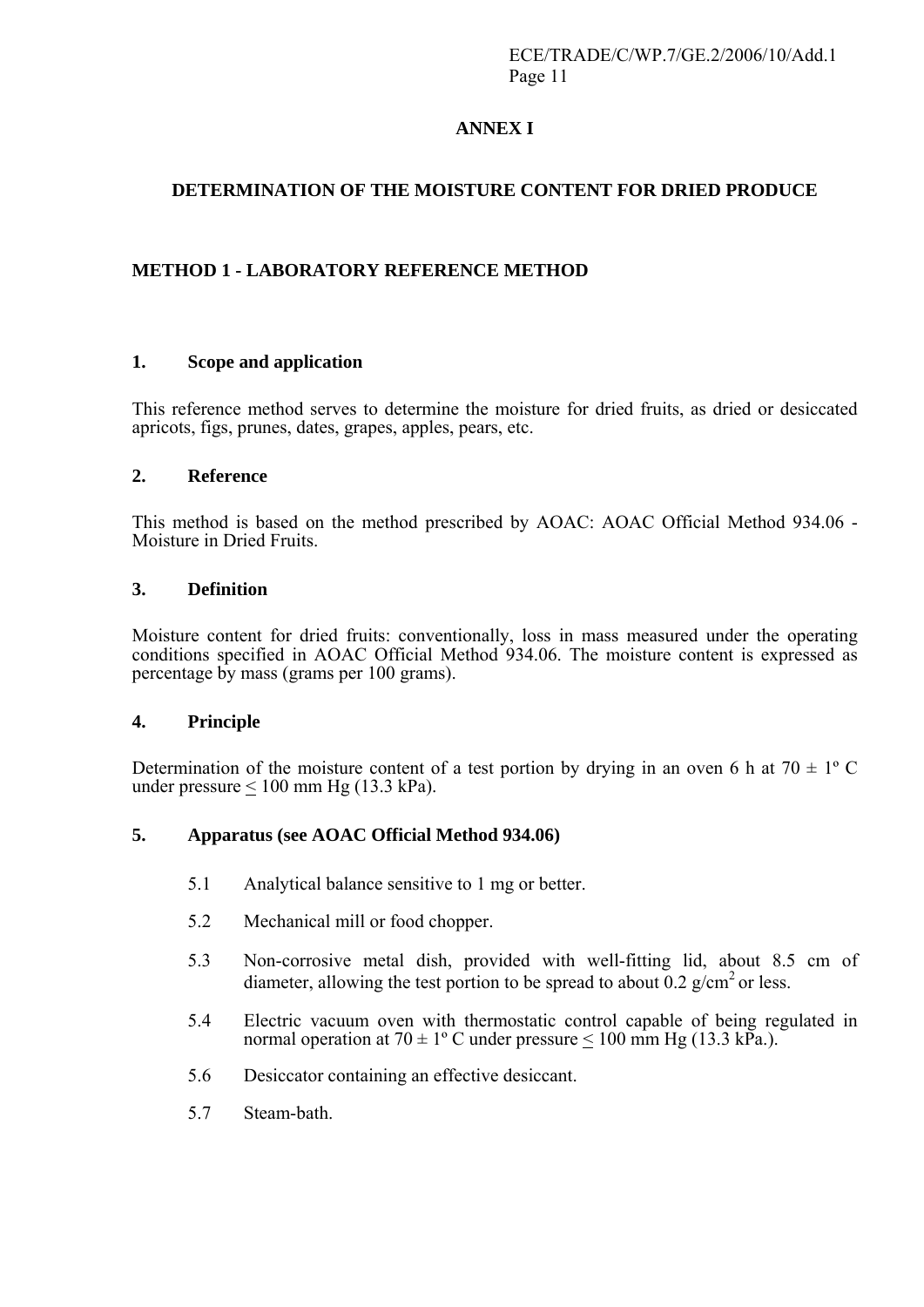#### **6. Procedure**

Follow the operating conditions as specified in AOAC Official Method 934.06 for Moisture in Dried Fruits, with the following additional specifications, concerning the preparation of the test sample:

Homogenize the laboratory sample and take a minimum of 100 g of dried fruits as a test sample. With non-pitted stone fruits (apricots, prunes, peaches, dates, etc), remove the stones using the rest as a test sample.

Grind or chop the test sample to obtain small particles, using either a mechanical mill or food chopper, without overheating the product, or cut and grind by hand if necessary, using knife, scissors, mortar and pestle or similar.

Use 5.0 to 10 g of the ground or chopped product as a test portion. Mix the test portion with circa 2 g of finely divided glass fiber filter or of washed sand, with the help of a spatula, and weigh to the nearest 0.001 g.

When necessary, moisten the test portion and the glass fibre filter or the washed sand with a few milliliters of water, mix thoroughly with the help of the spatula, and heat the open dish on the steam-bath to near dryness, before complete the drying in the vacuum oven.

Carry out two determinations on the same test sample.

#### **7. Expression of results and test report**

The moisture content, W, as percentage by mass of the sample (grams per 100 grams), is equal to:

$$
W = \frac{M_1 - M_2}{M_1 - M_0} \times 100
$$

where

 $M_0$  is the mass, in grams, of the dish and lid. <sup>[5,](#page-11-0) [6](#page-11-2)[,](#page-11-1) [7](#page-11-2)</sup>

 $M_1$  is the mass, in grams, of the dish and lid, and the test portion before drying.  $1, 2$ 

 $M<sub>2</sub>$  is the mass, in grams, of the dish and lid, and the test portion after drying.

Take as a result the arithmetic mean of the results of the two determinations, if the difference between the results is smaller than 0.2 per cent. The result has to be reported to one decimal place.

The test report shall show the method used and the results obtained. It shall mention any operating details not specified or optional, and incidents, likely to have influenced the results. It shall also include all the information necessary for the complete identification of the sample.

<span id="page-11-0"></span> $\frac{1}{5}$ Weigh to the nearest 0.001 g

<span id="page-11-1"></span><sup>&</sup>lt;sup>6</sup> In case, plus the glass fibre or washed sand, and spatula

<span id="page-11-2"></span> $\frac{7}{1}$  After heating on the oven for 2 hours and cooling in the desiccator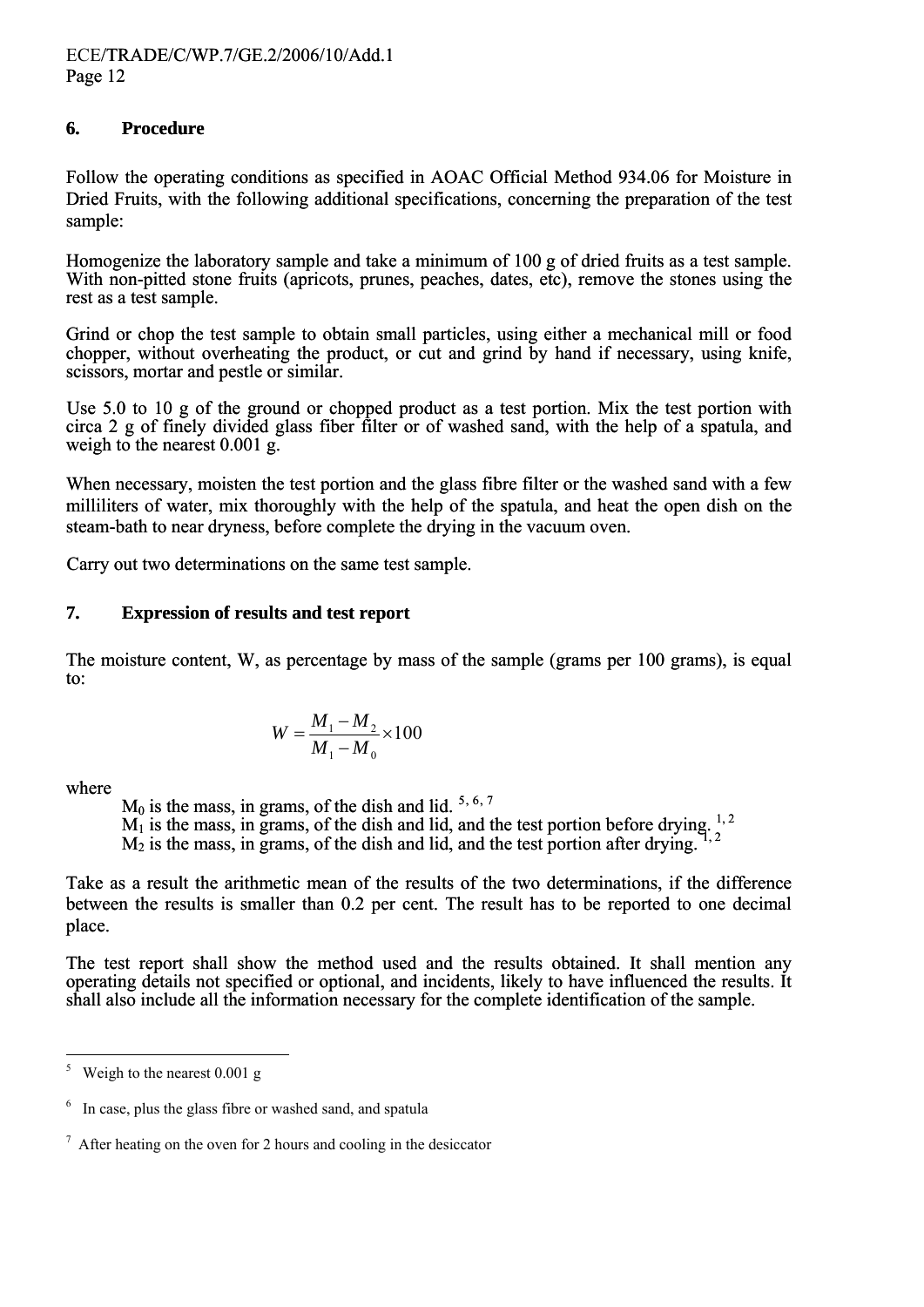#### **8. Repeatability**

The difference between the results of two determinations carried out simultaneously or in rapid succession by the same analyst, using the same apparatus and in the same laboratory, should not be greater than 0.2 g of moisture per 100 g of sample.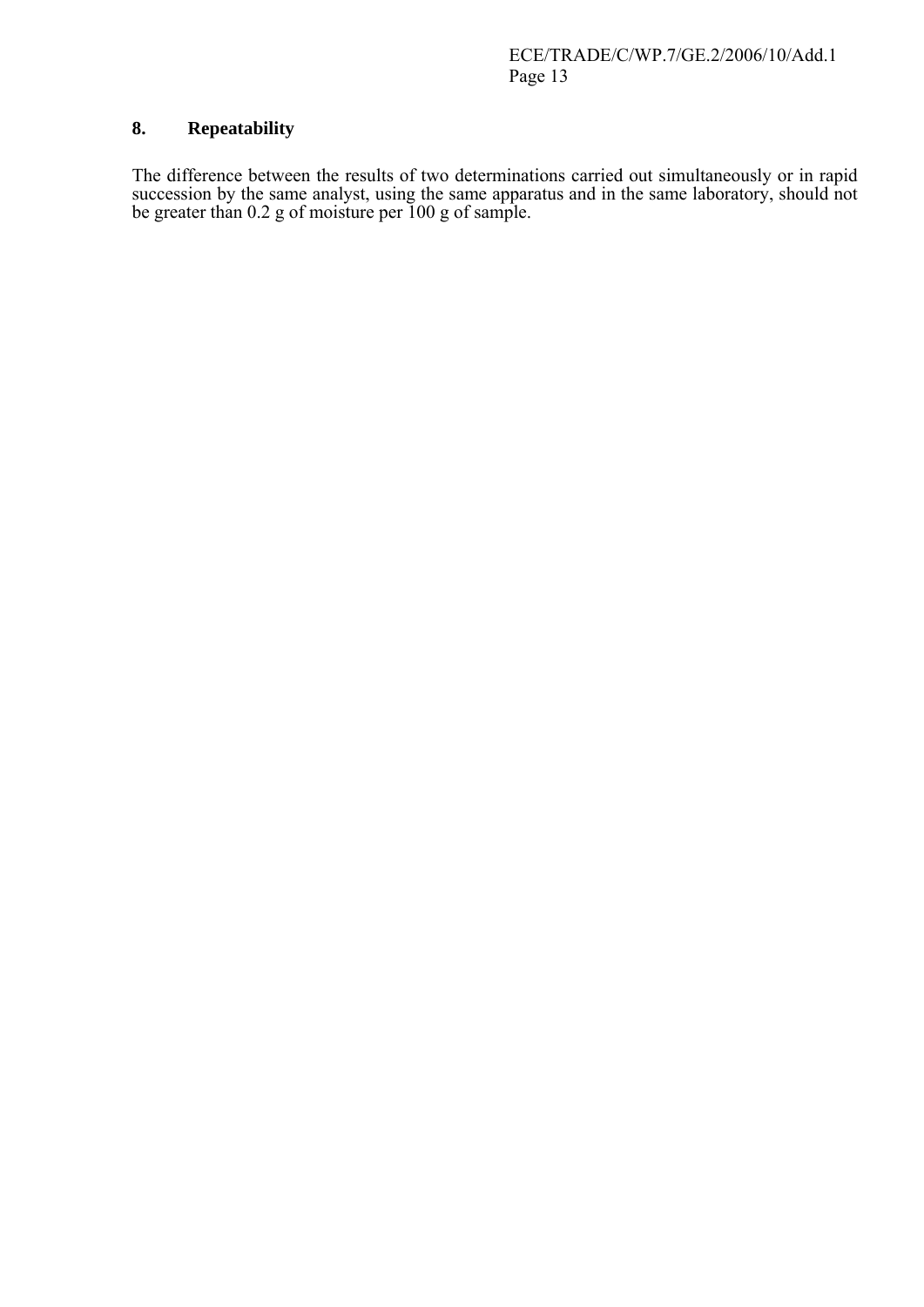#### **METHOD 2: RAPID METHOD**

#### **1. Scope and application**

This rapid method serves to determine the moisture for dried fruits. **[8](#page-13-0)**

#### **2. Reference**

This method is based on the method prescribed by AOAC: AOAC Official Method 972.20 - Moisture in Prunes and Raisins (Moisture Meter Method). This method is also commonly used as unofficial method for the determination of moisture content in other kinds of dried fruits.

#### **3. Definition**

Moisture content for dried fruits: conventionally, correlation between moisture content and conductance-temperature measured under the operating conditions specified in AOAC Official Method 972.20. The moisture content is expressed as percentage by mass (grams per 100 grams).

#### **4. Principle**

Determination of the conductance and temperature of a test portion by the moisture tester meter and under the operating conditions specified in AOAC Official Method 972.20. The moisture tester meter has to be calibrated according to the laboratory method, for each kind of dried fruit, taken into account the variety or commercial type and the type of presentation (whole, pitted, slabs, dices, etc) and, when necessary, the crop year and/or the origin.

#### 5. Apparatus **(see AOAC Official Method 972.20)**

- 5.1 Moisture tester meter type A series.
- 5.2 Thermometer (if not incorporated to the moisture tester meter).
- 5.3 Mechanical mill or food chopper.

#### **6. Procedure**

 $\overline{a}$ 

Follow the operating conditions as specified in AOAC Official Method 972.20 - Moisture in Prunes and Raisins (Moisture Meter Method).

Carry out the determination on two test portions

<span id="page-13-0"></span><sup>8</sup> It is also possible to employ other rapid methods based on different conductance methods, or on the principle of loss of mass by heating with apparatus including an halogen or infra-red lamp and a built-in analytical balance, always at condition that the method and the apparatus has to be calibrated according the laboratory method.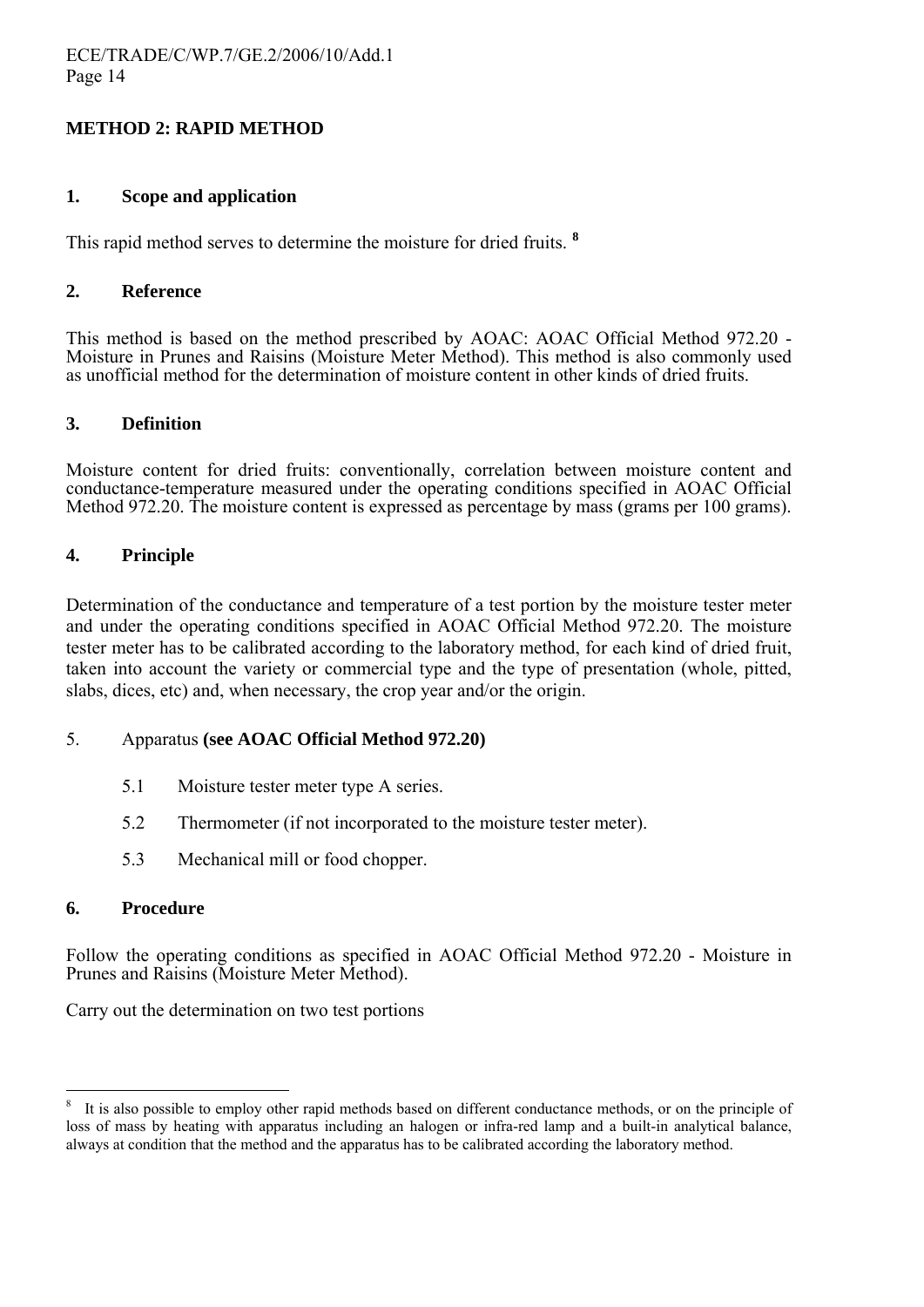#### **7. Expression of results and test report**

#### 7.1 Result

The result should be the arithmetic mean of the two determinations. Report the result to one decimal place.

## 7.2 Test report

The test report must state the method used and the results obtained. The report must contain all the information necessary for the complete identification of the sample.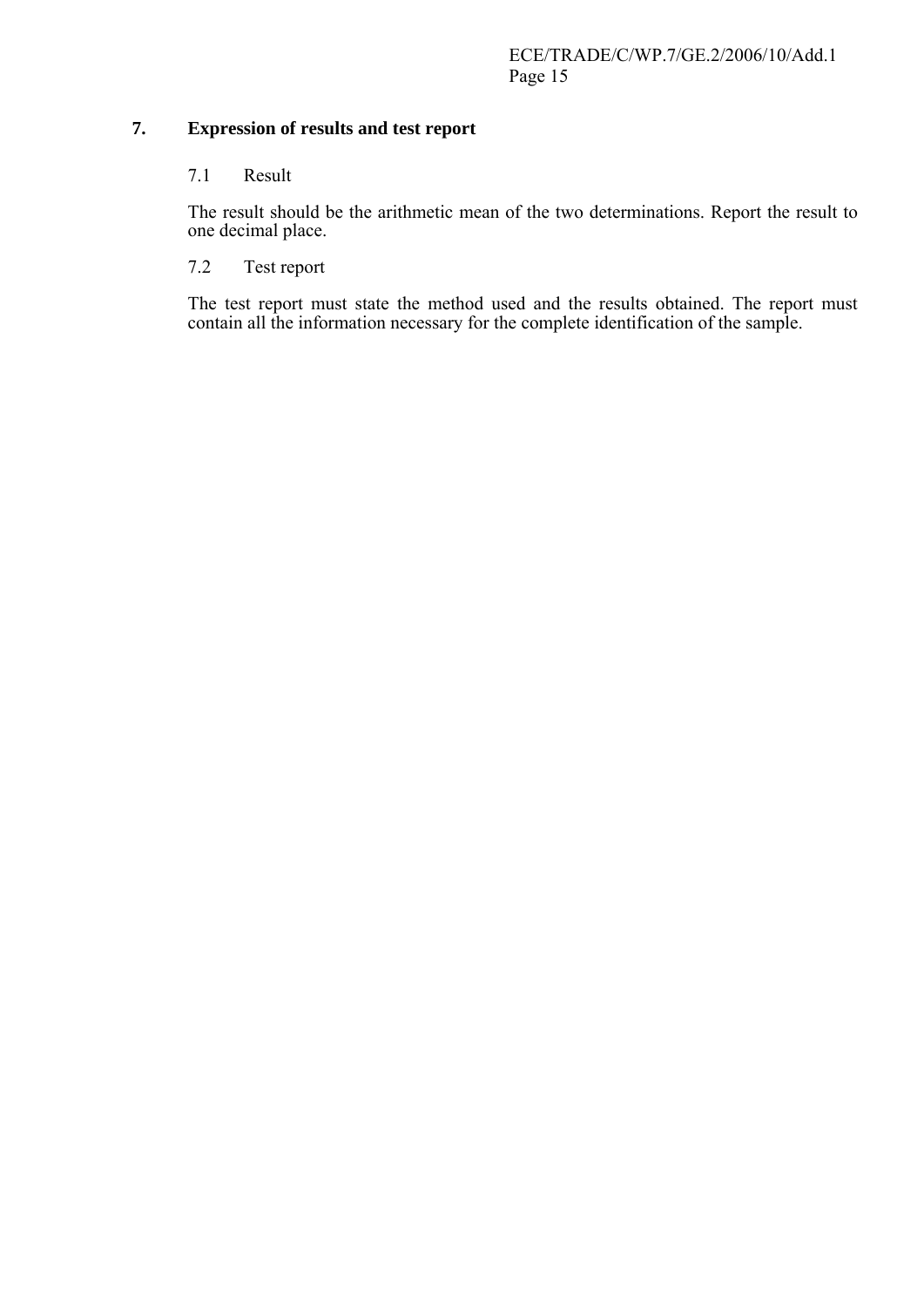#### **ANNEX II**

#### **DETERMINATION OF THE MOISTURE CONTENT FOR DRY PRODUCE**

### **METHOD 1 - LABORATORY REFERENCE METHOD**

#### **1. Scope and application**

This reference method serves to determine the moisture and volatile matter content for both inshell nuts and shelled nuts (kernels).

#### **2. Reference**

This method is based on the method prescribed by the International Organisation for Standardisation (ISO): ISO 665-2000 Oilseeds - Determination of moisture and volatile matter content.

#### **3. Definition**

Moisture content and volatile matter content for dry produce (inshell nuts and shelled nuts): loss in mass measured under the operating conditions specified in ISO 665-2000 for oilseeds of medium size (see point 7.3 of ISO 665-2000). The moisture content is expressed as mass fraction, in per cent, of the mass of the initial sample.

For whole nuts, when moisture content is expressed both on the whole nut and on the kernel, in cases of dispute between the two values, the moisture content value of the whole nut takes precedence.

#### **4. Principle**

Determination of the moisture and volatile matter content of a test portion by drying at  $103 \pm 2^{\circ}$ C in an oven at atmospheric pressure, until practically constant mass is reached.

#### **5. Apparatus (see ISO 665-2000 for more details)**

- 5.1 Analytical balance sensitive to 1 mg or better.
- 5.2 Mechanical mill.
- 5.3 3 mm round-holes sieve.
- 5.4 Glass, porcelain or non-corrosive metal containers, provided with well-fitting lids, allowing the test portion to be spread to about  $0.2$  g/cm<sup>2</sup> (approximately 5 mm) height).
- 5.5 Electric oven with thermostatic control capable of being regulated between 101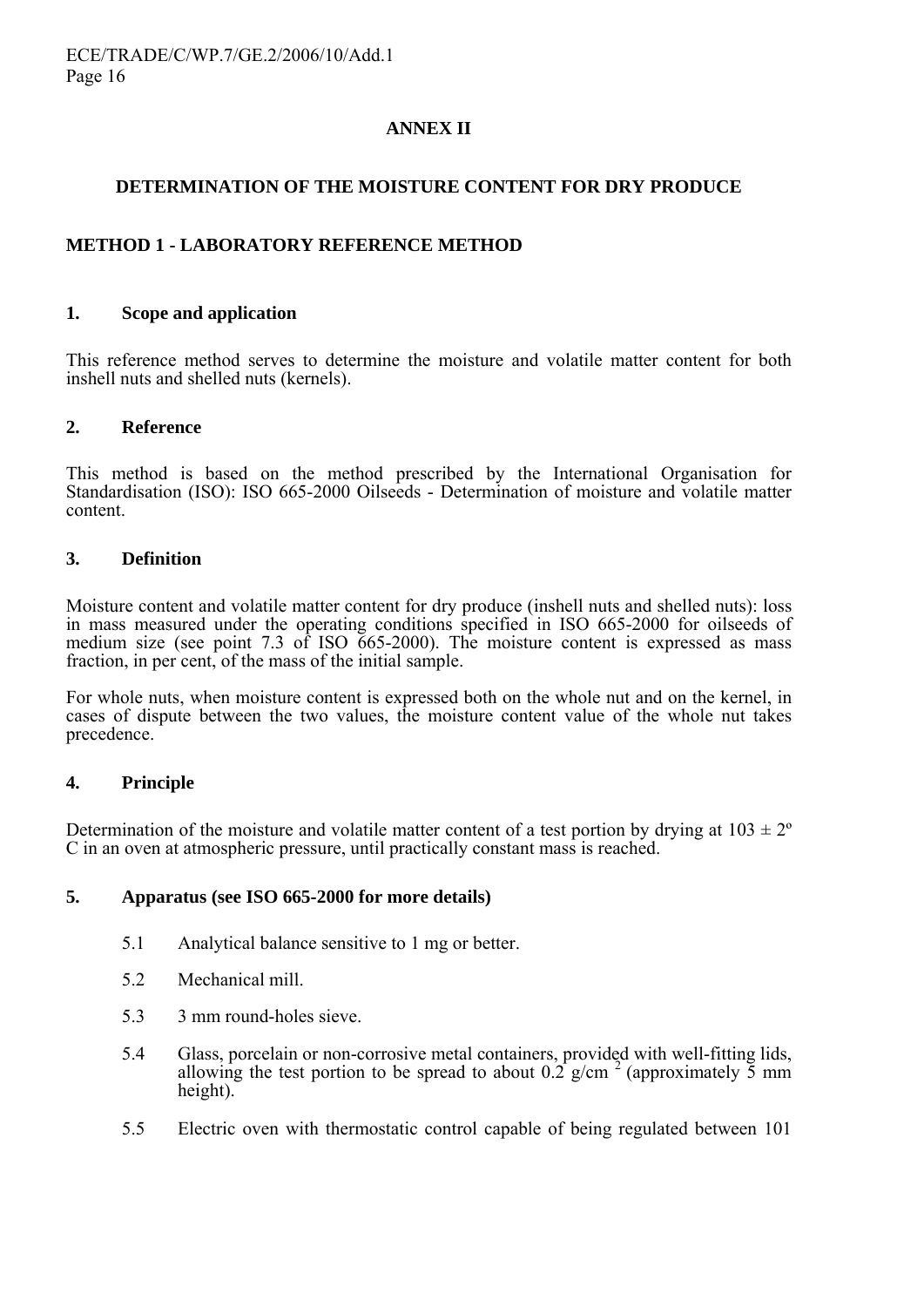and 105° C in normal operation.<br>5.6 Desiccator containing an effective desiccant.

#### **6. Procedure**

Follow the operating conditions as specified in ISO 665-2000 for oilseeds of medium size (point 7 and 7.3 of ISO 665-2000), but with the following specific modifications, concerning the preparation of the test sample.

Although ISO 665-2000 sets up one initial period of 3 hours in the oven set at  $103 \pm 2^{\circ}$  C, for nuts it is recommended one initial period of 6 hours.

6.a Determination of the moisture and volatile matter content of kernels:

*For shelled nuts, homogenize the laboratory sample and take a minimum of 100 g of kernels as a test sample.* 

*For inshell nuts, take a minimum of 200 g and, using a nutcracker or hammer, remove the shells and fragments or particles of shell, using the rest as a test sample. The kernel skin (cuticle or spermoderm) is included in the test sample.* 

Grind and sieve the test sample until the size of the particles obtained is no greater than 3 mm. During the grinding operation, care should be taken to avoid the production of a paste (oily flour), the overheating of the sample and the consequent loss of moisture content (for example, if using a mechanical food chopper, by successive very short grinding and sieving operations).

Spread evenly over the base of the vessel about 10 g of the ground product as a test portion, replace the lid, and weigh the whole vessel. Carry out two determinations on the same test sample.

6.b Determination of moisture and volatile matter content on whole nuts (shell plus kernel):

*Remove all the foreign matter (dust, stickers, etc.) from the test sample. Homogenize the laboratory sample and take a minimum of 200 g of nuts as a test sample.* 

- Grind the whole nuts using either a Rass Mill, a Romer Mill or a Brabender apparatus or similar, without overheating the product.
- Spread evenly over the base of the vessel about 15 g of the ground product as a test portion, replace the lid, and weigh the whole vessel. Carry out two determinations on the same test sample.

#### **7. Expression of results and test report**

Follow all the instructions as specified in ISO 665-2000 (points 9 and 11) for method of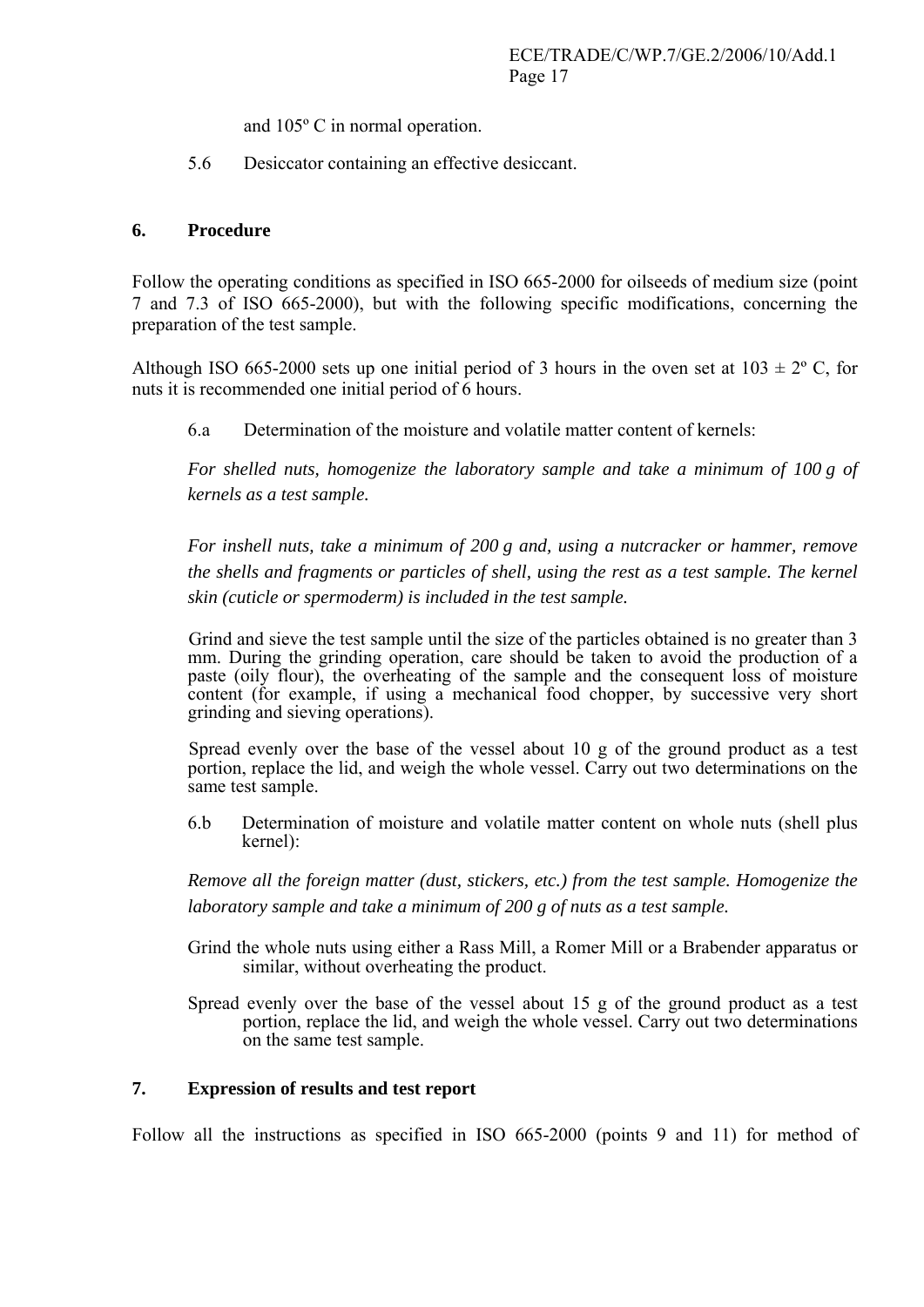ECE/TRADE/C/WP.7/GE.2/2006/10/Add.1 Page 18

calculation and formulae, and for test report, without any modification. <sup>[9](#page-17-0)</sup>

#### **8. Precision**

For conditions of repeatability and reproducibility apply specifications of ISO 665-2000 (points 10.2 and 10.3) for soya beans.

### **METHOD 2: RAPID METHOD**

#### **1. Principle**

Determination of the moisture content using a measuring apparatus based on the principle of loss of mass by heating. The apparatus should include a halogen or infra-red lamp and a built-in analytical balance, calibrated according to the laboratory method.

The use of apparatus based on the principle of electrical conductivity or resistance, as Moisture Meters, Moisture Testers and similar, is also allowed always at condition that the apparatus has to be calibrated according with the laboratory reference method for the tested product.

#### **2. Apparatus**

- 2.1 Mechanical mill or food chopper.
- 2.2 3 mm round-holes sieve (unless indicated otherwise by the instructions for use of the apparatus).

 2.3 Halogen or infrared lamp with built-in analytical balance sensitive to 1 mg or **better** 

#### **3. Procedure**

 $\overline{a}$ 

#### 3.1 Preparation of sample

Follow the same instructions as given for the laboratory reference method (points 6.a and 6.b), unless indicated otherwise by the instructions for use of the apparatus, particularly with regard to the diameter of the fragments.

#### 3.2 Determination of moisture content

Carry out the determination on two test portions of approximately 5 to 10 g each, unless indicated otherwise by the instructions for use of the apparatus.

<span id="page-17-0"></span><sup>9</sup> The main points specified are as follows:

<sup>•</sup> Moisture and volatile matter content is expressed as mass fraction, in per cent, of the mass of the initial sample.

The result is the arithmetic mean of the two determinations; the difference between the two determinations should not exceed 0.2 per cent (mass fraction).

<sup>•</sup> The result has to be reported to one decimal place.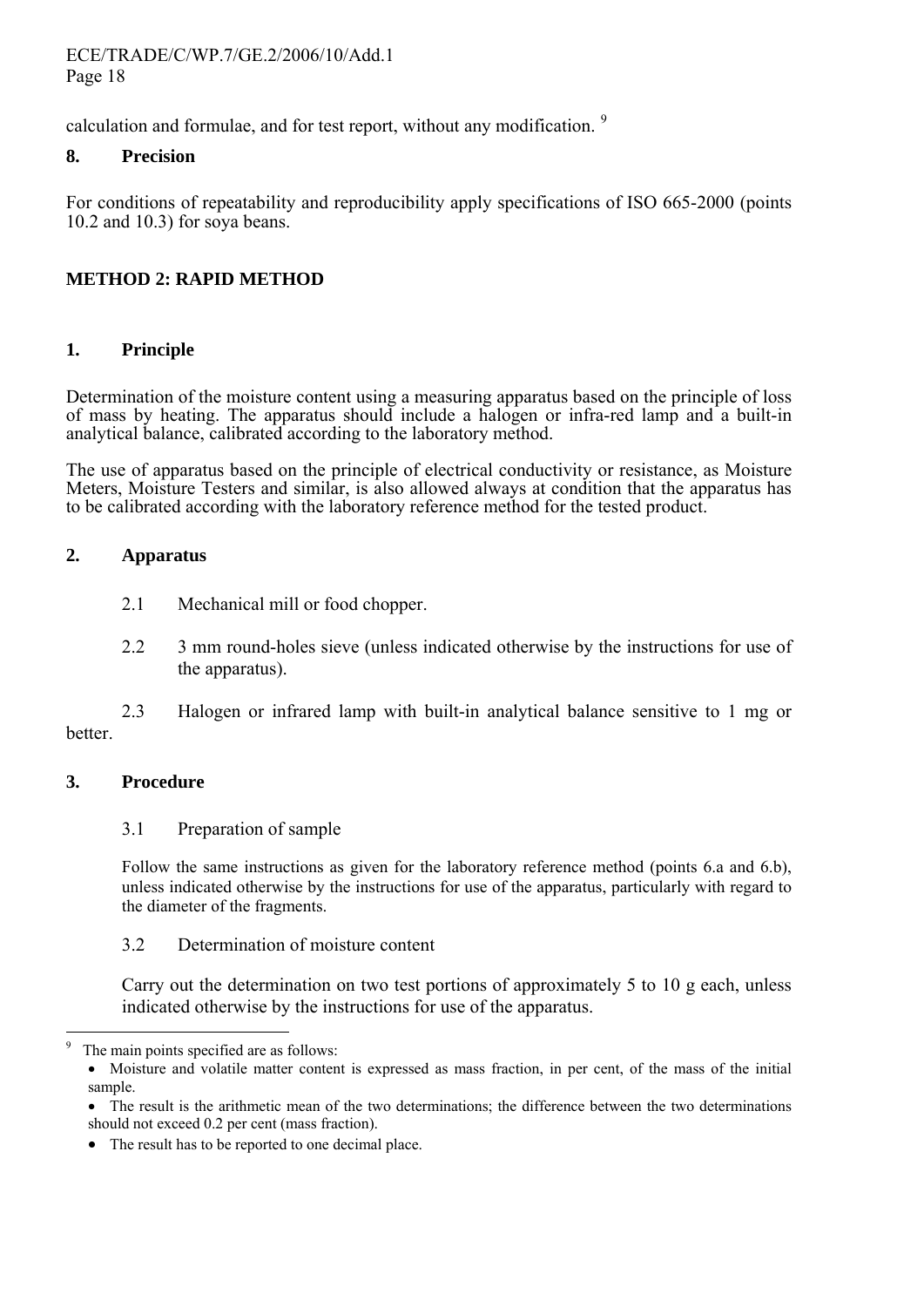Spread the test portion over the base of the test receptacle, thoroughly cleaned in advance, and note the weight of the test portion to within 1 mg.

Follow the procedure indicated in the instructions for use of the apparatus for the product to be tested, in particular with regard to the adjusting of temperatures, the duration of the test and the recording of the weight readings.

#### **4. Expression of results**

#### 4.1 Result

The result should be the arithmetic mean of the two determinations, provided that the conditions of repeatability (4.2) are satisfied. Report the result to one decimal place.

#### 4.2 Repeatability

The difference in absolute value between the respective results of the two determinations performed simultaneously or one immediately after the other by the same operator, under the same conditions on identical test material, must not exceed 0.2 per cent.

#### **5. Test report**

The test report must state the method used and the results obtained. The report must contain all information necessary for the full identification of the sample.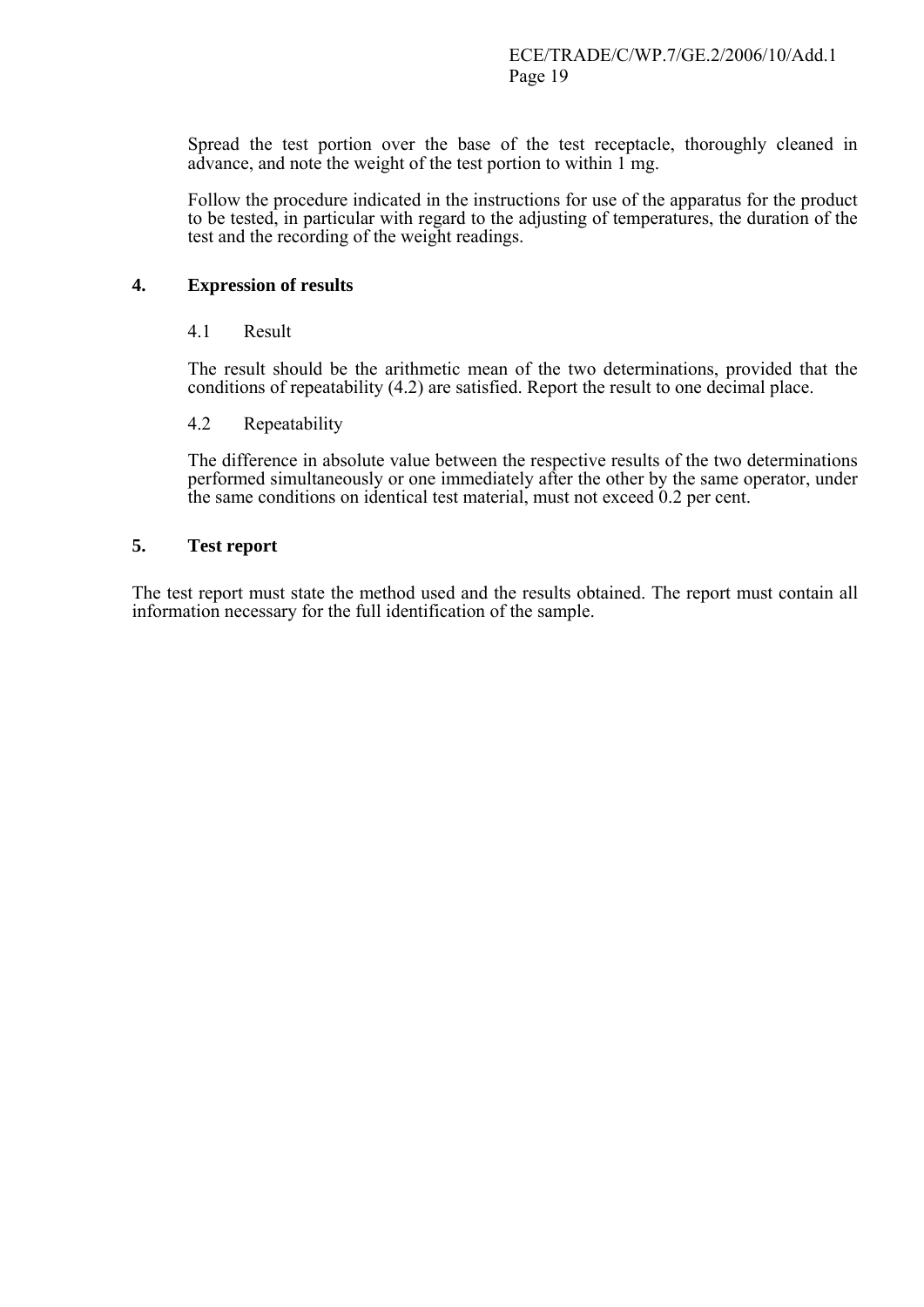### **ANNEX III**

#### **RECOMMENDED TERMS AND DEFINITION OF DEFECTS FOR STANDARDS OF DRY (INSHELL NUTS AND NUT KERNELS) AND DRIED PRODUCE**

#### **1. Recommended terms**

| Kernel:                    | Edible part of the inshell nuts, corresponding to the seed of<br>the dry fruit, provided with an outer skin or integument (testa or<br>episperm).                                                                                                                                    |
|----------------------------|--------------------------------------------------------------------------------------------------------------------------------------------------------------------------------------------------------------------------------------------------------------------------------------|
| Peeled kernel (blanched):  | Nut kernel with its outer skin or integument removed.                                                                                                                                                                                                                                |
| Hull:                      | Inedible fleshy part of the inshell nuts that covers the shell, and has<br>to be removed before packing the produce.                                                                                                                                                                 |
| Shell:                     | Inedible woody part of the inshell nuts that protect the kernel,<br>corresponding to the endocarp (drupes), the pericarp (nutlets) or<br>the testa (strobilus or cone-like fruit).                                                                                                   |
| Stone (pit):               | Inedible part of dried drupes corresponding to the endocarp and the<br>seed of the fruit.                                                                                                                                                                                            |
| Direct consumption:        | Produce which will reach the consumer in its present state, without<br>undergoing any treatment other than conditioning or packaging;<br>operations such as sorting, selection, sizing and mixing shall not be<br>considered as processing.                                          |
| Processing:                | Operation distinct from conditioning or packaging which involves<br>a substantial modification of the product or its form of<br>presentation, such as decorticating (shelling), peeling (blanching),<br>grilling or roasting, or the manufacture of sticks, pastes or flour,<br>etc. |
| Food industry:             | Any other operation involving either the manufacture of derived<br>food products (oils, flavourings, seasonings, etc.) or the use of the<br>produce as an ingredient in the manufacture of various food<br>products.                                                                 |
| Clean:                     | Produce which is practically free from any adhering foreign<br>material and any visible adhering dirt.                                                                                                                                                                               |
| Sufficiently dry or dried: | Inshell nut, nut kernel or dried fruit which, as a result of its own<br>development or of natural or artificial systems of drying, has<br>attained a moisture content that ensures its keeping quality.                                                                              |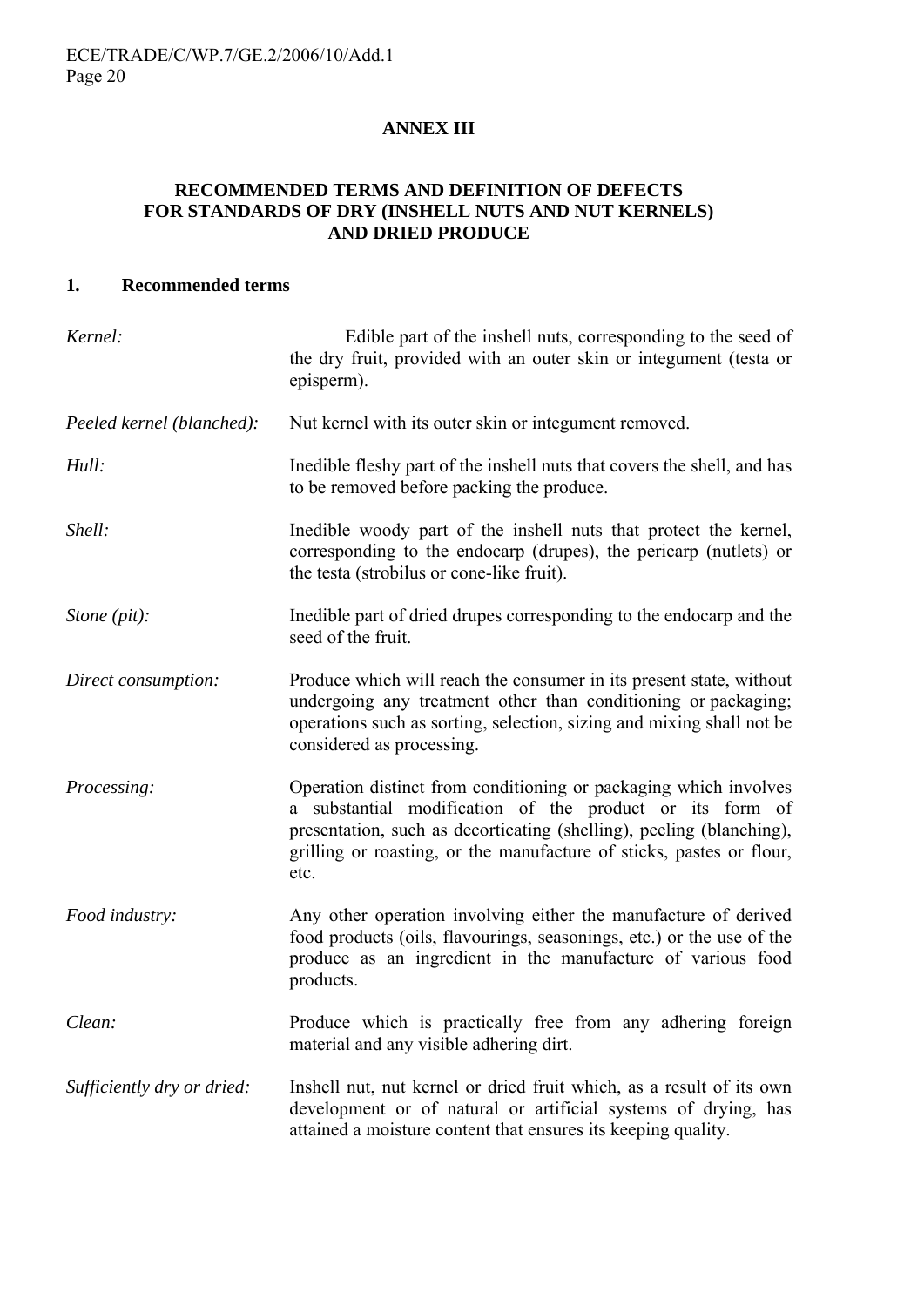## ECE/TRADE/C/WP.7/GE.2/2006/10/Add.1 Page 21

|                  | {the maximum moisture content should normally be indicated in<br>relation with this subject                                                                                                                                                                                                                                                                                                                      |
|------------------|------------------------------------------------------------------------------------------------------------------------------------------------------------------------------------------------------------------------------------------------------------------------------------------------------------------------------------------------------------------------------------------------------------------|
| Natural drying:  | Loss of moisture achieved solely by aeration and/or ambient heat,<br>without the use of external heat sources, desiccants or dehydrating<br>substances.                                                                                                                                                                                                                                                          |
| Ripe:            | Inshell nut, nut kernel or dried fruit which has reached sufficient<br>maturity, account being taken of its nature and final use.<br>{where appropriate, information concerning minimum sugar<br>content, acidity, minimum coloration, stage of development, etc.,<br>may be provided }                                                                                                                          |
| Preservative:    | Products which prolongs the shelf-life of food products by<br>protecting them against deterioration caused by micro-organisms<br>or biological alterations.                                                                                                                                                                                                                                                      |
| Additive:        | Products used for color retention such as sulphurdioxide and<br>antioxidants (to be defined).                                                                                                                                                                                                                                                                                                                    |
| Sizing:          | Action and result of grading inshell nuts, nut kernels or dried fruits<br>with reference to their size, weight or volume; it is defined by a<br>range of grades or intervals determined by a minimum size and a<br>maximum size, which may be variously expressed in terms of the<br>diameter of the equatorial section, the maximum diameter, the unit<br>weight, the number of fruits per unit of weight, etc. |
| Screening:       | Action and result of grading inshell nuts, nut kernels or dried fruits<br>with reference to a predetermined minimum or maximum size,<br>which may be expressed by mentioning the minimum size<br>followed by the words "or above" or the maximum size followed<br>by the words "and less".                                                                                                                       |
| Commercial type: | Inshell nuts, nut kernels or dried fruits which belong to different<br>varieties that have similar technical characteristics and/or<br>appearance, which belong to a similar varietal type.<br>{when appropriate, select the more precise specification}                                                                                                                                                         |
| Lot:             | Quantity of a product which, at the time of control, presents<br>uniform characteristics as regards the identity of the packer or<br>dispatcher, the nature of the product and its origin, the commercial<br>grade, type of packaging and presentation of the product and,<br>where applicable, the variety and/or commercial type, size or<br>screen, and colour.                                               |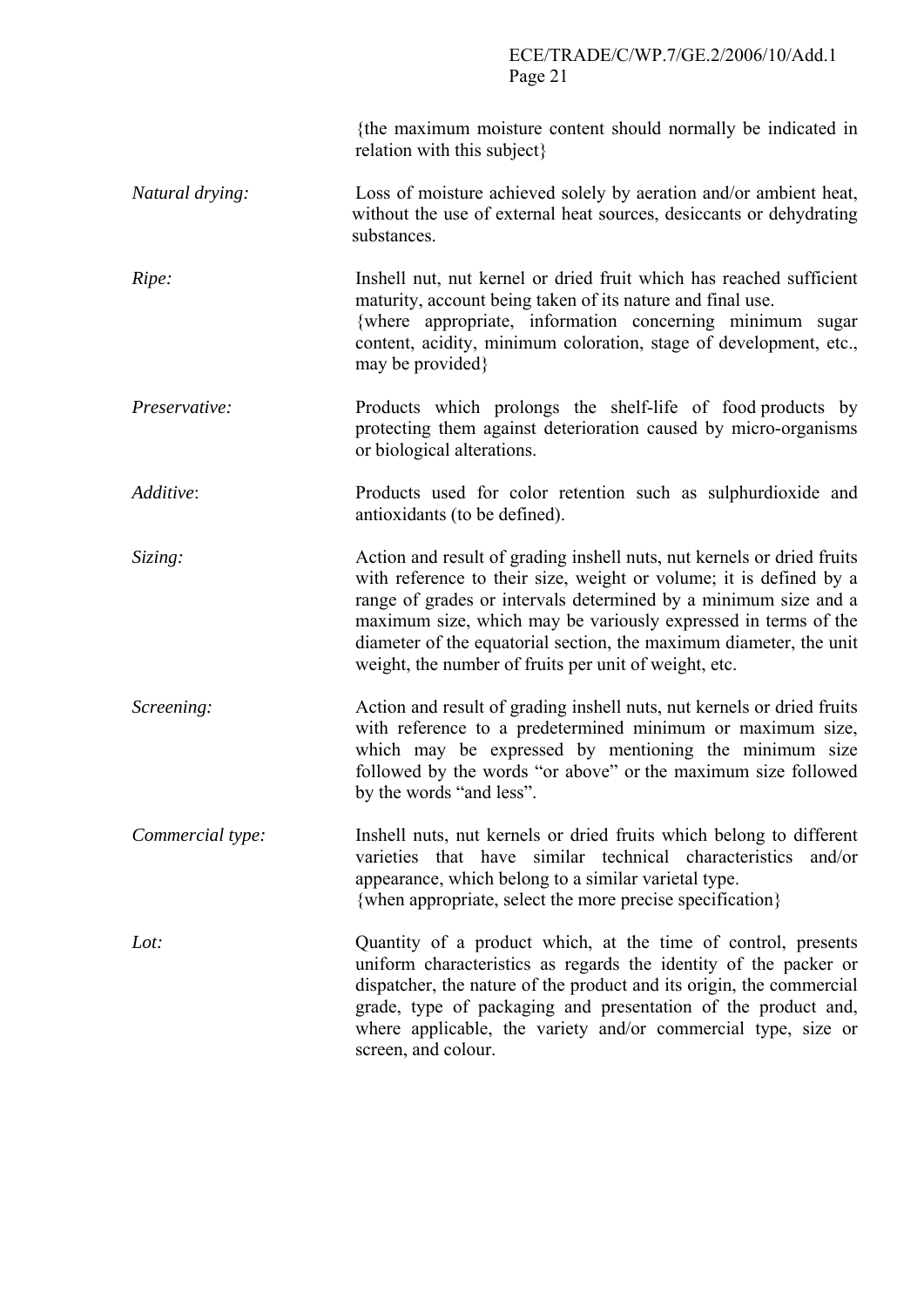### **2. Definition of defects**

#### *(a) Generic definitions*

- *Slight defect or damage:* Defect or combination of defects which impairs the appearance of the product, including in particular slight superficial defects such as blemishes, staining, scars, bruises, areas of discolouration, torn skin, mechanical injuries, sun-scald, etc., provided that these do not significantly affect the edibility, keeping quality or commercial quality of the product.
- *Serious defect or damage:* Defect or combination of defects which seriously impairs the appearance of the product, or which significantly affects its edibility, keeping quality or commercial quality, including in particular defects such as mould, decay, insect damage, rancidity, abnormal taste, very apparent dirt, crushing or serious mechanical injuries, excess of moisture.
- *Intrinsic defect:* Abnormality with regard to the characteristics of mature and properly handled fruits, including immaturity, insufficient development, misshapenness, germination, aborted fruits, excessive dehydration or desiccation, etc.
- *Blemish:* Noticeable and localized imperfection that significantly impairs the external appearance  $\leq$  of the shell, the kernel or the dried fruit $\geq$ , from any cause or source, either intrinsic or extrinsic, including staining, dark spots, blotches, scars, hail marks, scabs, blisters, bruises and other similar defects, but excluding blemishes caused by a more serious defect such as mould, decay or damage by pests. {where appropriate, add a definition of what is not considered as a defect and indicate the maximum total or aggregate area allowed per unit}
- *Staining:* **Apparent and localized alteration of the external colour that** significantly impairs the external appearance  $\leq$  of the shell, the kernel or the fruit>, from any cause or source, including dark spots, blotches etc. but excluding staining caused by a more serious defect such as mould, decay or damage by pests. {where appropriate, add a definition of what is not considered as a defect and indicate the maximum total or aggregate area allowed per unit}
- *Discolouration:* Significant and widespread change of the typical external or internal colour, from any cause or source, either intrinsic or extrinsic, including in particular blackening and the appearance of very dark colours, but excluding discolouration caused by a more serious defect such as mould, decay or damage by pests.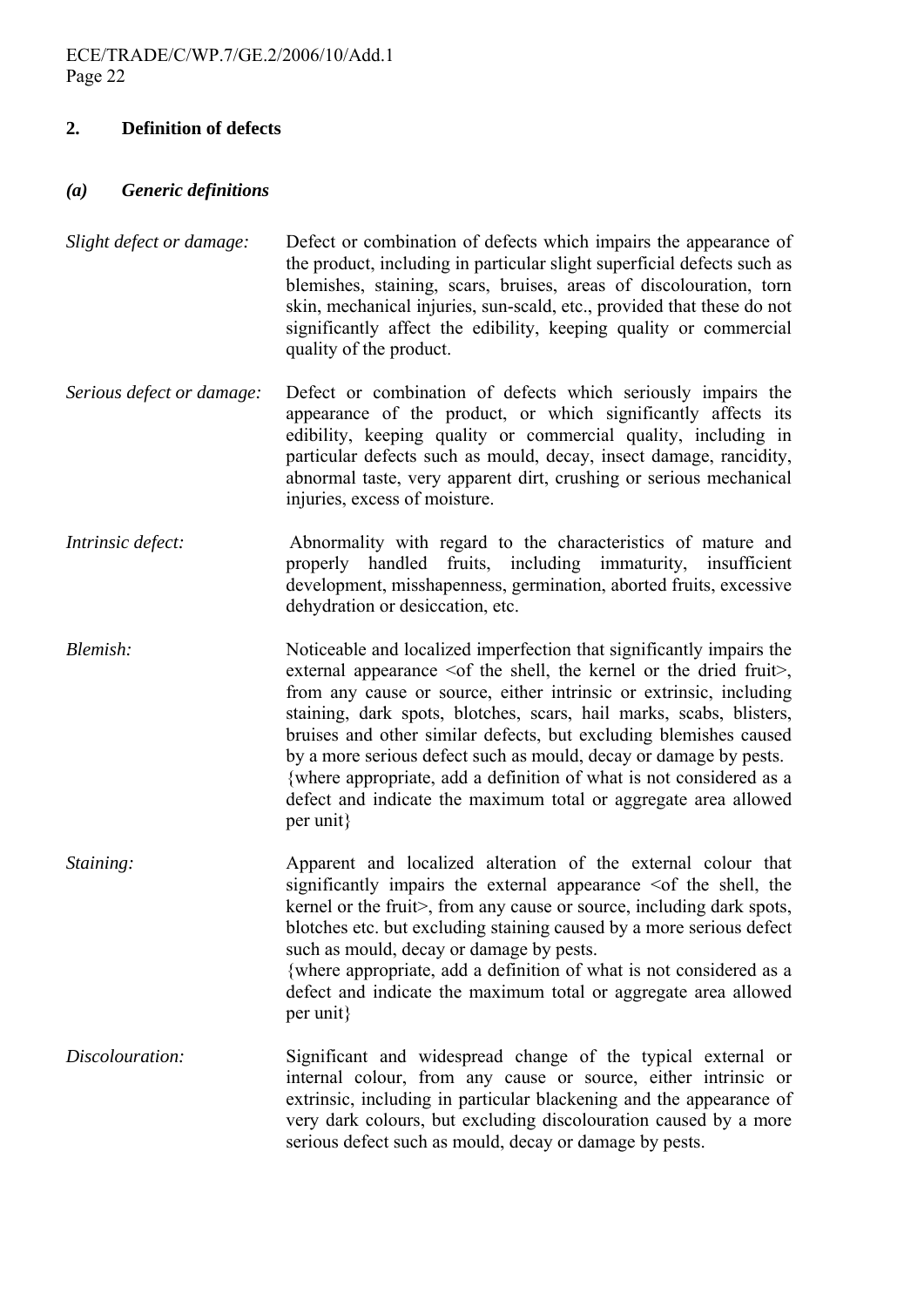{where appropriate, add a definition of what is not considered as a defect and indicate the maximal total area allowed per unit}

- *Mechanical injuries:* Cracks, splits, tears, bruising or any injury affecting a significant part of either the skin, the integument or the shell, or the fruit flesh or the kernel flesh. {where appropriate, add a definition of what is not considered as a defect and indicate the maximum total or aggregate area or length allowed per unit}
- *Damage caused by pests*: Visible damage or contamination caused by insects, mites, rodents or other animal pests, including the presence of dead insects, insect debris or excreta.
- *Living pests:* Presence of living pests (insects, mites or others) at any stage of development (adult, nymph, larva, egg, etc.).
- *Decay (rotten):* Significant decomposition caused by the action of microorganisms or other biological processes; this is normally accompanied by changes in texture (soft or watery appearance) and/or changes in colour (initial appearance of brownish hues and eventually blackening).
- *Mould:* Mould filaments visible to the naked eye, either inside or outside of the fruit or of the kernel.
- *Foreign odour and/or taste*: Any odour or taste that is not characteristic of the product.
- *Dirt:* Very apparent adhering or embedded dirt, soil, mud or dust, producing a smudgy, smeared, flecked or coated effect, that seriously detracts the appearance of the produce.
- *Foreign matter:* Any visible and/or apparent matter or material not usually associated with the product, except mineral impurities. {see definitions of extraneous vegetable material}
- *Abnormal external moisture:* Presence of water, moisture or condensation, on the surface of the product.

### **(b) Specific definitions for nuts (inshell nuts and nut kernels)**

### *Defects of the shell*

Any defects which adversely affect the appearance or the quality of the shell, such as:

*Mineral impurities:* Ash insoluble in hydrochloric acid.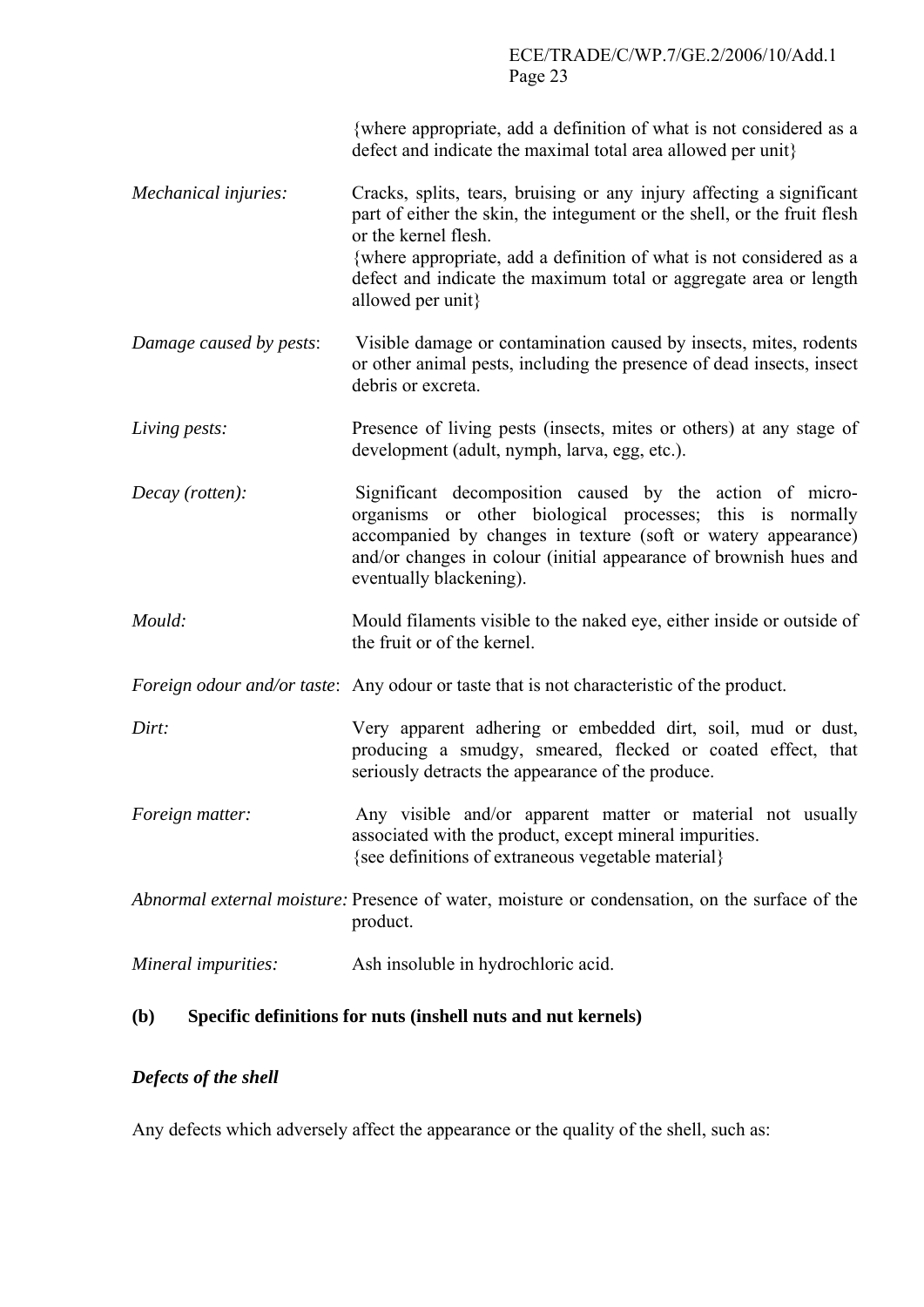### ECE/TRADE/C/WP.7/GE.2/2006/10/Add.1 Page 24

| Broken shell:                  | Broken, split or seriously mechanically damaged shell; the absence<br>of a very small part of the shell or a slight crack shall not be<br>considered as a defect provided that the kernel is still protected.                                                                                 |
|--------------------------------|-----------------------------------------------------------------------------------------------------------------------------------------------------------------------------------------------------------------------------------------------------------------------------------------------|
| Mechanically damaged:          | Shells with very apparent mechanical injuries, even if superficial,<br>such as pronounced marks caused by hulling equipment.<br>{where appropriate, add a definition of what is not considered as a<br>defect and indicate the maximum total or aggregate area or length<br>allowed per unit} |
| Extraneous vegetable material: | Harmless vegetable matter associated with the product.                                                                                                                                                                                                                                        |

#### *Defects of the kernel*

Any defect which adversely affects the appearance, edibility, keeping quality or quality of the kernel, such as:

| Empty or hollow nut:  | Nut in which the kernel has aborted.                                                                                                                                                                                                                                                                                                                                                                                                                                                                                                                                      |
|-----------------------|---------------------------------------------------------------------------------------------------------------------------------------------------------------------------------------------------------------------------------------------------------------------------------------------------------------------------------------------------------------------------------------------------------------------------------------------------------------------------------------------------------------------------------------------------------------------------|
| Mechanically damaged: | Kernel which has superficial mechanical lesions (chipped or<br>scratched) or which is incomplete (partially broken), plus halved,<br>split or broken kernels; the absence of a small part of the<br>integument and/or very superficial abrasions or lesions <less than<br=""> mm in diameter or length, and/or up to  mm deep&gt; shall not be<br/>considered as a defect.<br/>{where appropriate, insert specific definitions and tolerances for<br/>incomplete, halved, split and broken kernels, and exclude them<br/>from the mechanically damaged definition}</less> |
| Chipped:              | Incomplete, partially split or broken kernel, with less than one third<br>of the whole kernel missing.<br>{where appropriate, indicate a different proportion or reference<br>and/or add a definition of what is not considered as a defect}<br>{chipped is an optional definition, as chipped or incomplete kernels<br>can be grouped into the mechanically damaged definition.                                                                                                                                                                                          |
| Broken:               | Portion of the kernel which is bigger than a piece<br>but smaller than<br>an incomplete kernel> ( <more is<br="" kernel="" of="" one="" than="" the="" third="" whole="">missing but it does not pass through a  mm round {or square}<br/>meshed sieve).<br>{where appropriate, indicate a different proportion or reference}</br></more>                                                                                                                                                                                                                                 |
| Piece:                | Kernel fragment or small kernel portion of irregular shape that<br>passes through a  mm round {or square} meshed sieve<br>but does<br>not pass through a  mm round {or square} meshed sieve>.<br>{where appropriate, indicate or replace with a different reference}                                                                                                                                                                                                                                                                                                      |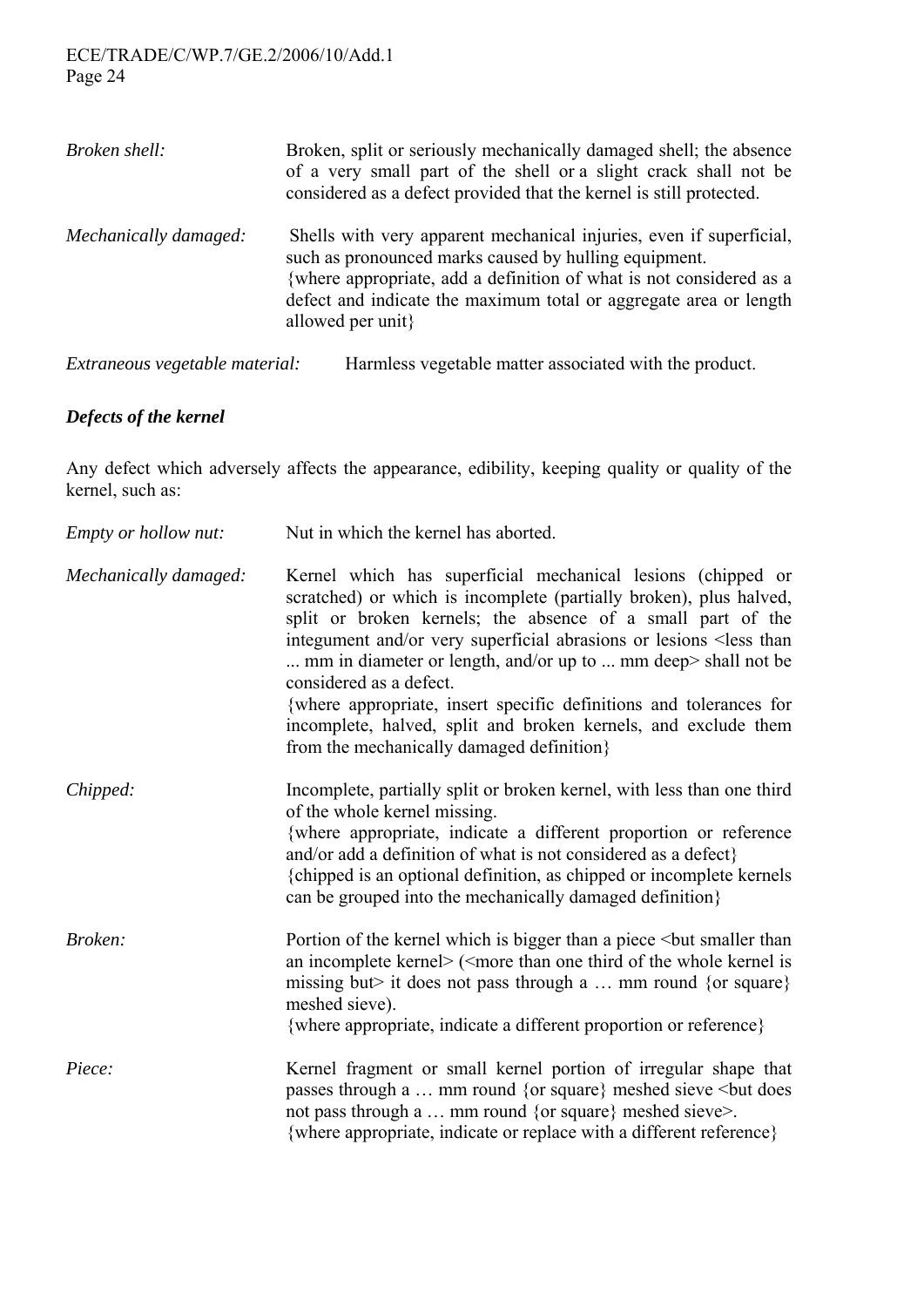| Half:                          | Longitudinally split kernel from which the two cotyledons are<br>separated.<br>{where appropriate, insert specific tolerances for halved or split<br>$kernels\}$                                                                                                                                                                                                                                                                                                                                                                                                                                                                                                                           |
|--------------------------------|--------------------------------------------------------------------------------------------------------------------------------------------------------------------------------------------------------------------------------------------------------------------------------------------------------------------------------------------------------------------------------------------------------------------------------------------------------------------------------------------------------------------------------------------------------------------------------------------------------------------------------------------------------------------------------------------|
| Twin or double:                | Kernel of characteristic shape as a consequence of the<br>development of two kernels in the same shell.<br>{where appropriate, insert specific tolerances for twins or doubles}                                                                                                                                                                                                                                                                                                                                                                                                                                                                                                            |
| Insufficiently developed:      | Kernel which is misshapen, abnormally small or partially aborted,<br>including shrivelled and shrunken kernels.<br>{the shape and size of the kernel may change according to the<br>growing conditions, but not to the extent that the kernel becomes<br>misshapen, shrivelled or shrunken}<br>{where appropriate, insert specific definitions and tolerances for<br>shrivelled or shrunken kernels, and exclude them from the<br>insufficiently developed definition}<br>{for inshell nuts, where appropriate, a reference or specification<br>can be inserted regarding the minimal edible content (edible kernel<br>weight /inshell weight) or the minimal filling of the shell cavity} |
| Shrivelled and shrunken:       | Kernel which is abnormally wrinkled or flat, and/or desiccated,<br>dried out or tough.                                                                                                                                                                                                                                                                                                                                                                                                                                                                                                                                                                                                     |
| Callus:                        | Scar or deformity due to mechanical lesions, viral or bacterial<br>diseases, or physiological causes.                                                                                                                                                                                                                                                                                                                                                                                                                                                                                                                                                                                      |
| Heat damage:                   | Damage caused by excessive heat during drying or processing that<br>significantly affects the flavour, appearance or edibility of the<br>product.                                                                                                                                                                                                                                                                                                                                                                                                                                                                                                                                          |
| Fermentation:                  | Fruit in which there has been a breakdown of the sugars into<br>alcohol and acetic acid by the action of yeast and bacteria. Detected<br>by a characteristic sour/bitter taste. Fruit with incipient<br>fermentation but with only a very slight sour/bitter taste is not<br>considered as defective.                                                                                                                                                                                                                                                                                                                                                                                      |
| Rancidity:                     | Oxidation of lipids or free fatty acid production giving a<br>characteristic disagreeable flavour; an oily appearance of the flesh<br>does not necessarily indicate a rancid condition.                                                                                                                                                                                                                                                                                                                                                                                                                                                                                                    |
| Germination:                   | Apparent development of the germ, even if not visible from the<br>outside.                                                                                                                                                                                                                                                                                                                                                                                                                                                                                                                                                                                                                 |
| Extraneous vegetable material: | Harmless vegetable matter associated with the product,<br>such as residues of shell, integument, etc.                                                                                                                                                                                                                                                                                                                                                                                                                                                                                                                                                                                      |